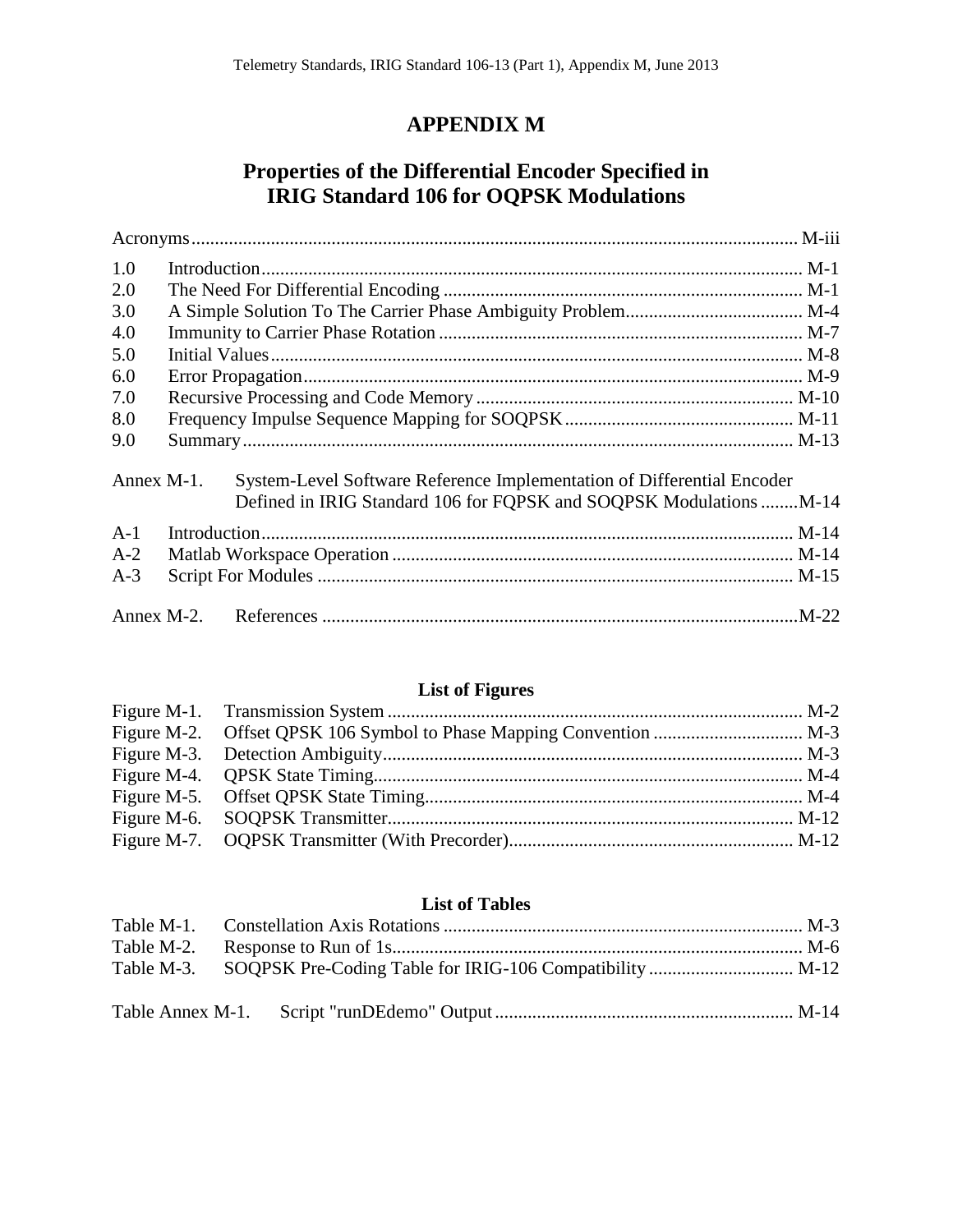This page intentionally left blank.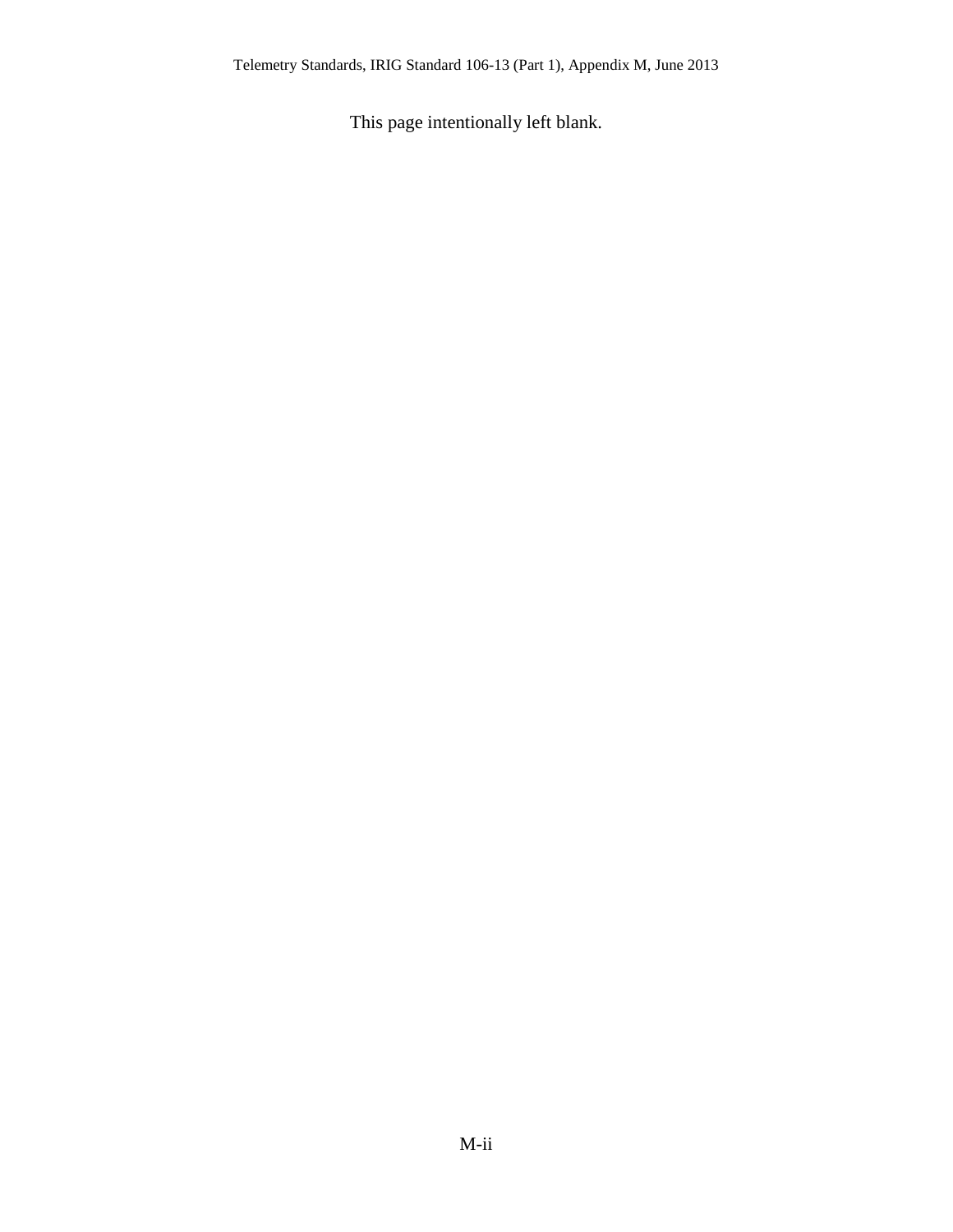# **Acronyms**

<span id="page-2-0"></span>

| <b>Advanced Range Telemetry</b>             |
|---------------------------------------------|
| binary phase shift keying                   |
| Feher's quadrature phase shift keying       |
| <b>Inter-Range Instrumentation Group</b>    |
| local oscillator                            |
| multiplexer                                 |
| non-return-to-zero-level                    |
| quadrature phase shift keying               |
| offset quadrature phase shift keying        |
| shaped-offset quadrature phase shift keying |
|                                             |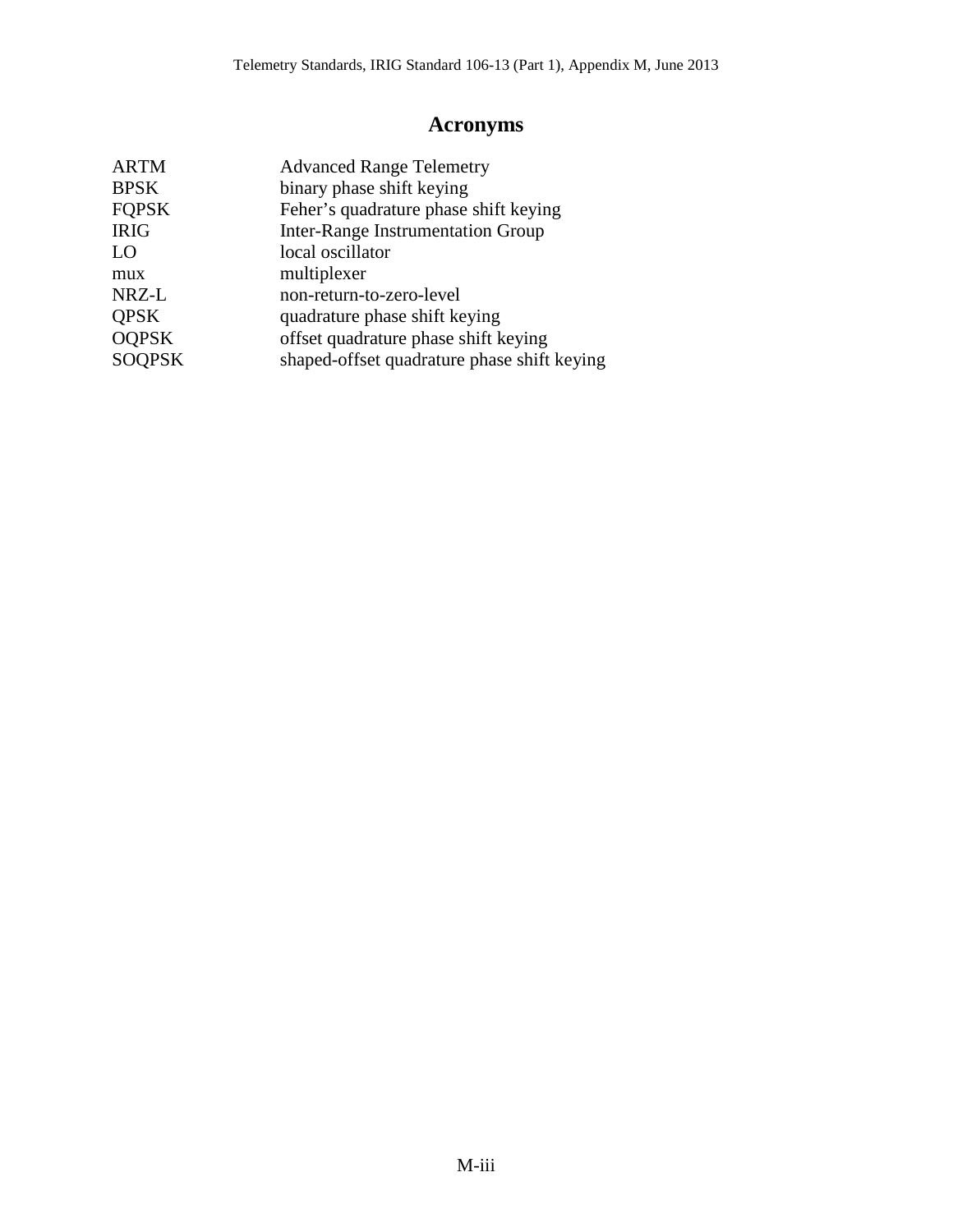This page intentionally left blank.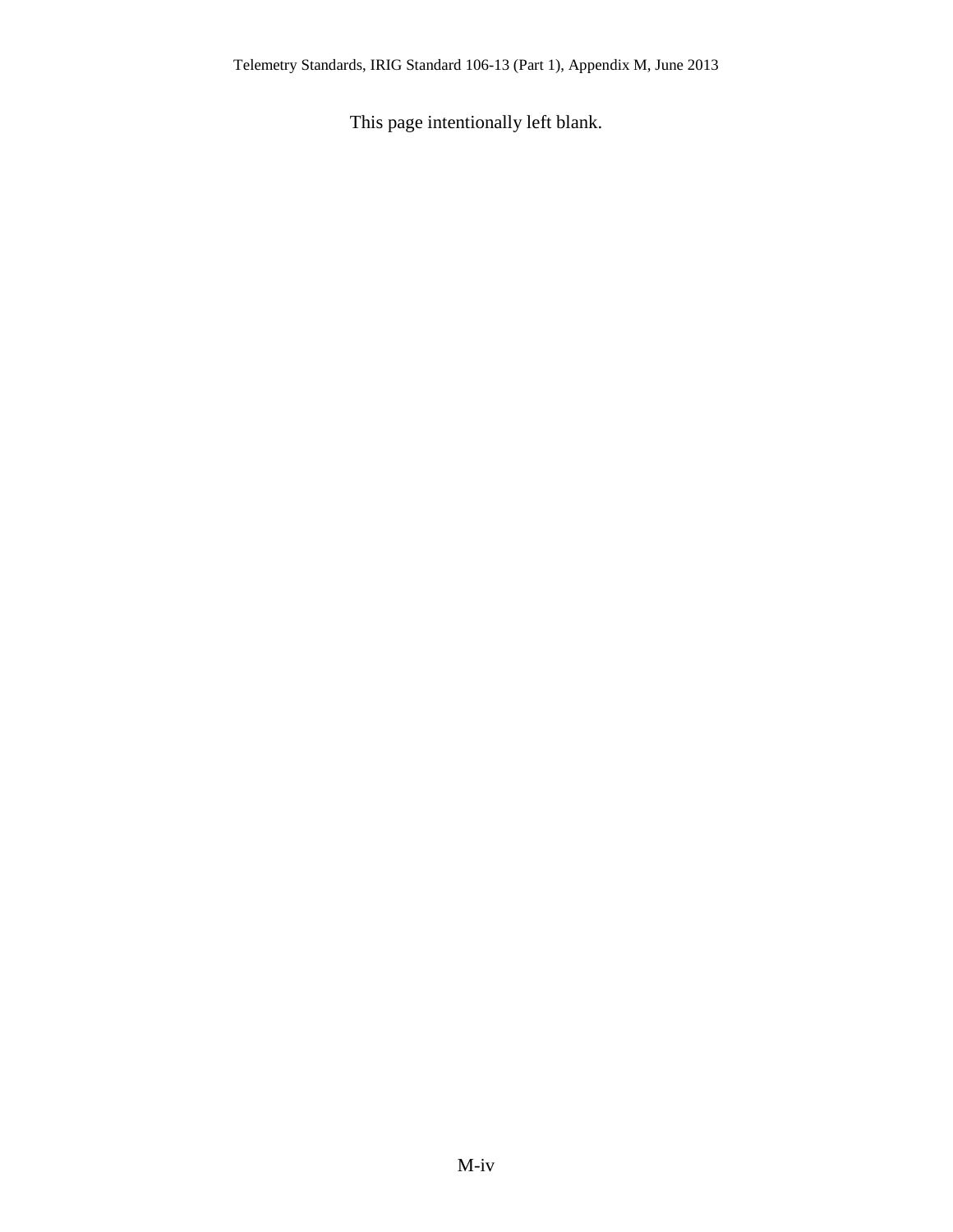## **APPENDIX M**

## **Properties of the Differential Encoder Specified in IRIG Standard 106 for OQPSK Modulations**

#### <span id="page-4-0"></span>1.0 **Introduction**

This appendix summarizes a study of the differential encoder originally adopted by the U.S. Department of Defense (DoD) Advanced Range Telemetry (ARTM) project and the Range Commanders Council (RCC) and incorporated into the Inter-Range Instrumentation Group (IRIG) Standard [1](#page-4-2)06 (IRIG-106) for Feher's quadrature phase shift keying  $(FQPSK-B)^{1}$ modulation. The study, performed by Mr. Robert Jefferis of the TYBRIN Corporation, was prompted by inquiries from industry representatives who were concerned that this particular differential code was not associated with commercial telecommunication standards and the fact that manufacturers had experienced confusion over correct implementation. The study results shown in this appendix prove the code to be robust, reliable, and applicable to shaped offset quadrature phase shift keying (SOQPSK-TG) [2](#page-4-3) as well as FQPSK-B and FQPSK-JR.[3](#page-4-4)

This appendix is organized along the following structure. Section [2.0](#page-4-1) describes the need for differential encoding. Section [3.0](#page-7-0) explains the IRIG-106 differential code for offset quadrature phase shift keying (OQPSK). Section [4.0](#page-10-0) demonstrates differential code's invariance with respect to constellation rotation. Section [5.0](#page-11-0) shows the differential decoder to be self-synchronizing. Section [6.0](#page-12-0) reviews the differential decoder's error propagation characteristics. Section [7.0](#page-13-0) analyzes a recursive implementation of the differential code and Section [8.0](#page-14-0) describes use of this code with frequency modulator based SOQPSK transmitters. A description of the implementation of the entire coding and decoding process can be seen at [Annex M-1](#page-17-0) to this appendix.

### <span id="page-4-1"></span>2.0 **The Need For Differential Encoding**

Practical carrier recovery techniques like Costas loops and squaring loops exhibit a troublesome M-fold carrier phase ambiguity. A description of ambiguity problems and how to overcome them are shown in the following paragraphs of this appendix.

Shown below at [Figure M-1](#page-5-0) is a simplified quadriphase transmission system that is one of the methods recommended for transparent point-to-point transport of a serial binary data stream. Transparent means that only revenue bearing data is transmitted. There is no in-line channel coding nor is special bit pattern insertion allowed. The assumption is made for a nonreturn-to-zero-level (NRZ-L) data stream containing the bit sequence *b(nTb)* transmitted at rate  $r_b = I/T_b$  bits per second. For quadrature phase shift keying (QPSK) and OQPSK modulations, the bit stream is divided into subsets *"e"* containing even numbered bits and *"o"* containing odd numbered bits. The transmission rate associated with the split symbol streams is  $r_s = r_b/2$ symbols per second. Symbol values are converted to code symbols by the differential encoder described in Section [3.0.](#page-7-0) A baseband waveform generator converts the digital symbol time

<span id="page-4-3"></span><span id="page-4-2"></span><sup>&</sup>lt;sup>1</sup> FQPSK-B is a proprietary variation of "Offset" QPSK (OQPSK), Digcom Inc., El Macero, California.<br>
<sup>2</sup> Se[e Chapter 2](http://www.wsmr.army.mil/RCCsite/Documents/106-13_Telemetry_Standards/chapter2.pdf) and [Appendix A](http://www.wsmr.army.mil/RCCsite/Documents/106-13_Telemetry_Standards/appendixA.pdf) for details on SOQPSK-TG (formerly SOQPSK-A\*).<br>
<sup>3</sup> FOPSK-JR is an FOPSK variant devel

<span id="page-4-4"></span>RF Networks, Inc.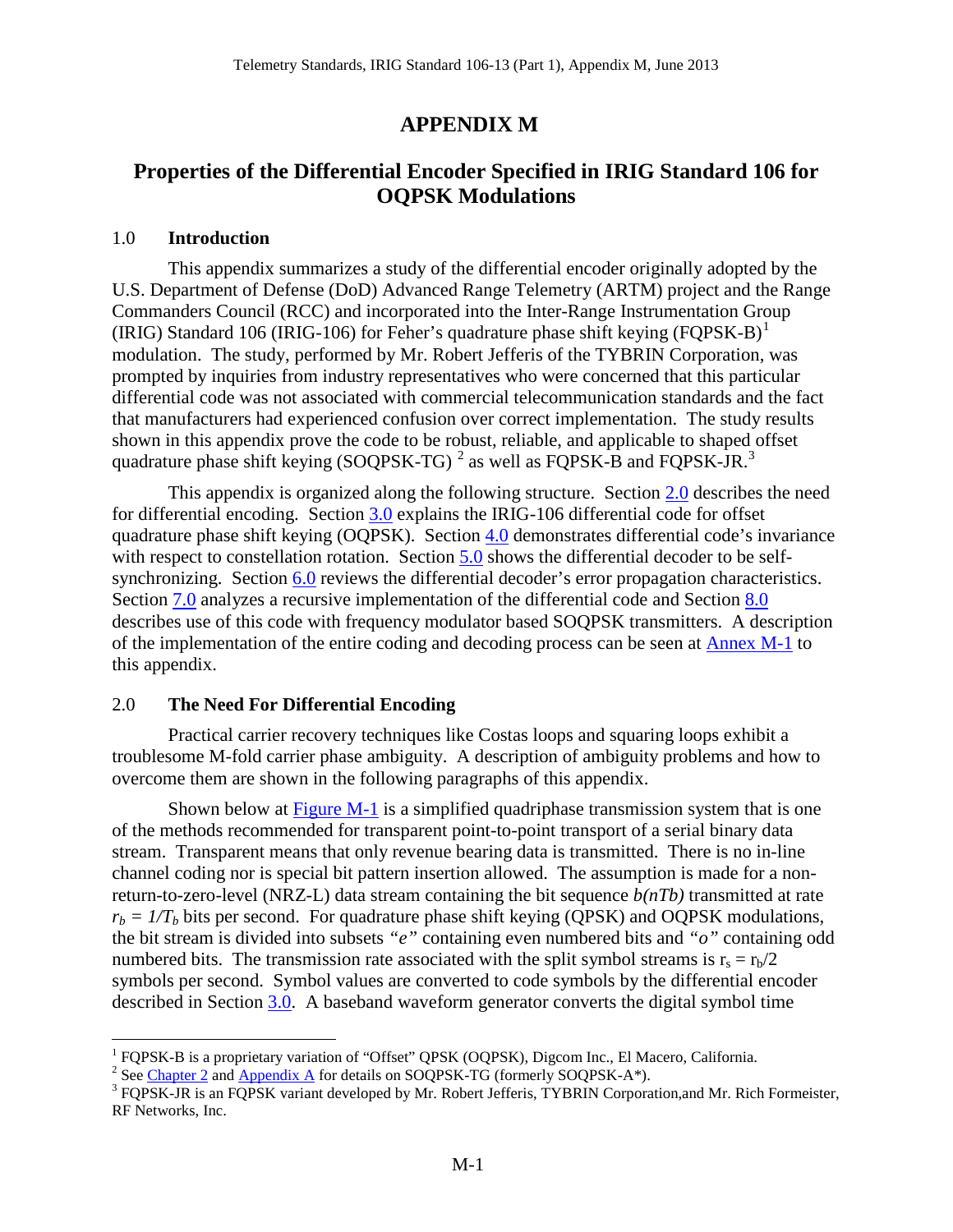series into continuous time signals suitable for driving the vector modulator as prescribed for the particular modulation in use. Thus, each subset modulates one of two orthogonal subcarriers, the "in-phase" *(I)* channel, and the "quadrature"  $(Q)$  channel. The modulator combines these subcarriers, creating a phase modulated RF signal *S(t)*. On the receive side, demodulation separates the subcarriers, translates them back to baseband, and constructs replicas of the code symbol series  $E'(nT_s)$  and  $O'(nT_s)$ . Decoding reverses the encoding process and a multiplexer (MUX) recreates a replica of the bit stream  $b'(nT_b)$ .



Figure M-1. Transmission System

<span id="page-5-0"></span>Most QPSK and OQPSK systems employ coherent demodulation. [Figure M-2](#page-6-0) is a simplified diagram of commonly used modulation and demodulation structures. Note the optional single bit delay shown in the odd symbol path. This creates the significant difference between QPSK and OQPSK, the delay being inserted to create OQPSK.<sup>[4](#page-5-1)</sup> Practical carrier recovery techniques like Costas loops and squaring loops exhibit a troublesome M-fold phase ambiguity ( $M=4$  for QPSK and OQPSK).<sup>[5](#page-5-2)</sup> Each time the demodulator carrier synchronizer phase locks to the modulator local oscillator (LO) its absolute phase relationship to the LO contains the offset term β, which can take on values of  $0, \pm \pi/2$ , or  $\pi$  radians.<sup>[6](#page-5-3)</sup>

<span id="page-5-1"></span><sup>&</sup>lt;sup>4</sup> The delay can be inserted into either channel. The IRIG-106 convention and most published literature regarding FQPSK and SOQPSK indicate the delay in the odd (or Q) channel.

<span id="page-5-2"></span><sup>&</sup>lt;sup>5</sup> John G. Proakis and Masoud Salehi. *Digital Communications*. 5<sup>th</sup> Edition. Boston: McGraw-Hill, 2008.

<span id="page-5-3"></span> $6$  The initial offset angle  $\phi$  is generally unknown and uncontrolled; it is tracked by the carrier recovery circuitry and the symbol timing circuits automatically ignore.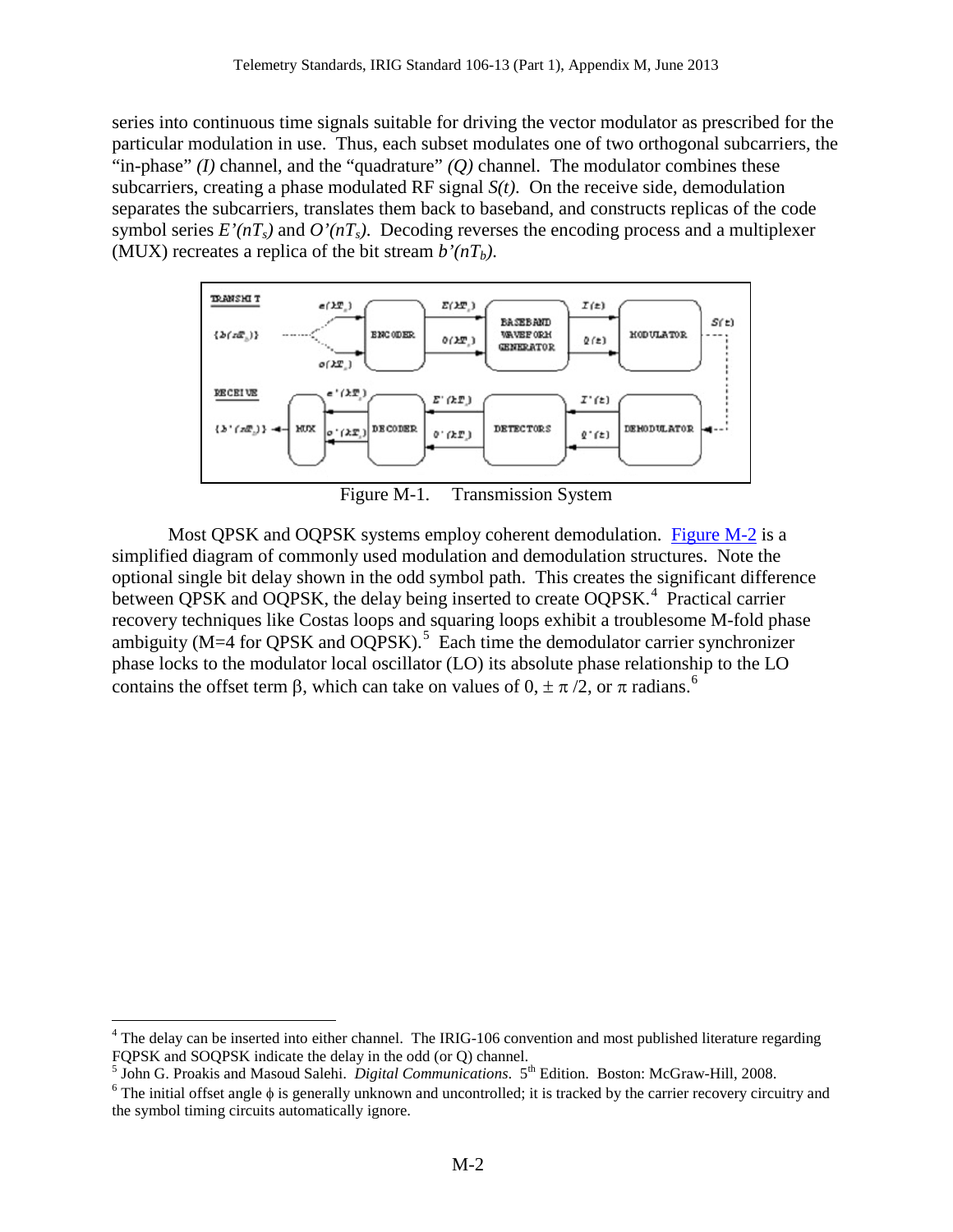

Figure M-2. Offset QPSK 106 Symbol to Phase Mapping Convention

<span id="page-6-0"></span>The symbol detectors have insufficient information to determine which phase offset exists. They always interpret demodulator output with the assumption that  $\beta = 0$ . The resulting constellation axis rotations and their impact on demodulator output are shown at [Figure M-3](#page-6-1) and [Table M-1.](#page-6-2) The 180-degree rotation is symmetric. The Axis (subcarrier) assignment is unchanged but the sense (polarity) of both axes gets reversed. The 90° and 270° rotations are asymmetric. Axis assignment is swapped and one axis polarity is reversed in each case.



Figure M-3. Detection Ambiguity

<span id="page-6-2"></span><span id="page-6-1"></span>

|                  |       | <b>Table M-1.</b> Constellation Axis |  |  |  |
|------------------|-------|--------------------------------------|--|--|--|
| <b>Rotations</b> |       |                                      |  |  |  |
| <b>Rotation</b>  | $+I'$ |                                      |  |  |  |
|                  |       |                                      |  |  |  |
| $\pi/2$          |       |                                      |  |  |  |
|                  |       |                                      |  |  |  |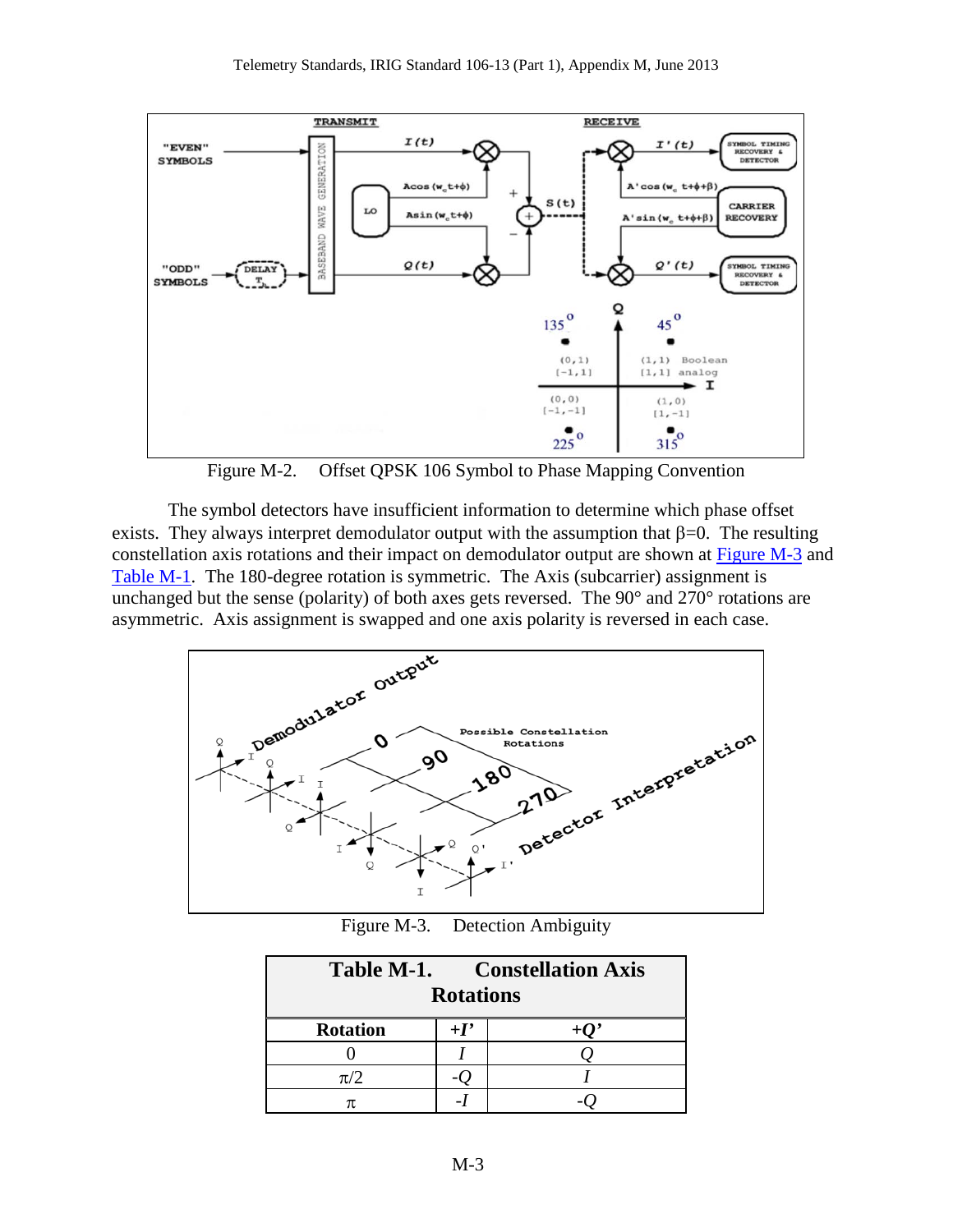|--|--|--|

### <span id="page-7-0"></span>3.0 **A Simple Solution To The Carrier Phase Ambiguity Problem**

Differential encoding has been used to work around the carrier ambiguity for many years. For phase modulations, source data is coded such that phase *differences* rather than absolute phase coordinates become the information-bearing attribute of the signal. The QPSK and OQPSK modulations use *I* and *Q* independently, with each channel transporting one symbol stream. Starting with the first binary digit, bit 0, even-numbered bits form the sequence  $\{e_k\}$  and odd-numbered bits form the sequence  $\{o_{k+1}\}\$  where the counting index is changed from the bit index *n* to the symbol pair index

$$
k = 2n \qquad k \in \{0, 2, 4, 6, \dots\} \qquad (M-1)
$$

[Figure M-4](#page-7-1) illustrates how QPSK modulators process bits in pairs (dibits), mapping and asserting time coincident symbol phase coordinates  $(I_k, Q_k)^7$  $(I_k, Q_k)^7$ . Phase state changes commence and end on *symbol* interval timing boundaries, each state taking on one of four possible values at detector decision instants; however, the case of interest is shown in [Figure M-5.](#page-7-2)

<span id="page-7-1"></span>

<span id="page-7-2"></span>The Q channel half-symbol delay causes OQPSK phase trajectories to evolve on a halfsymbol (bit) rate basis. For the particular cases of FQPSK and SOQPSK-TG, carrier phase either remains unchanged or changes by  $\pm \pi/4$  or  $\pm \pi/2$  radians over the pending bit interval.

<span id="page-7-3"></span> $\frac{7}{7}$  Rectangular I and Q baseband waveforms are used only for illustration.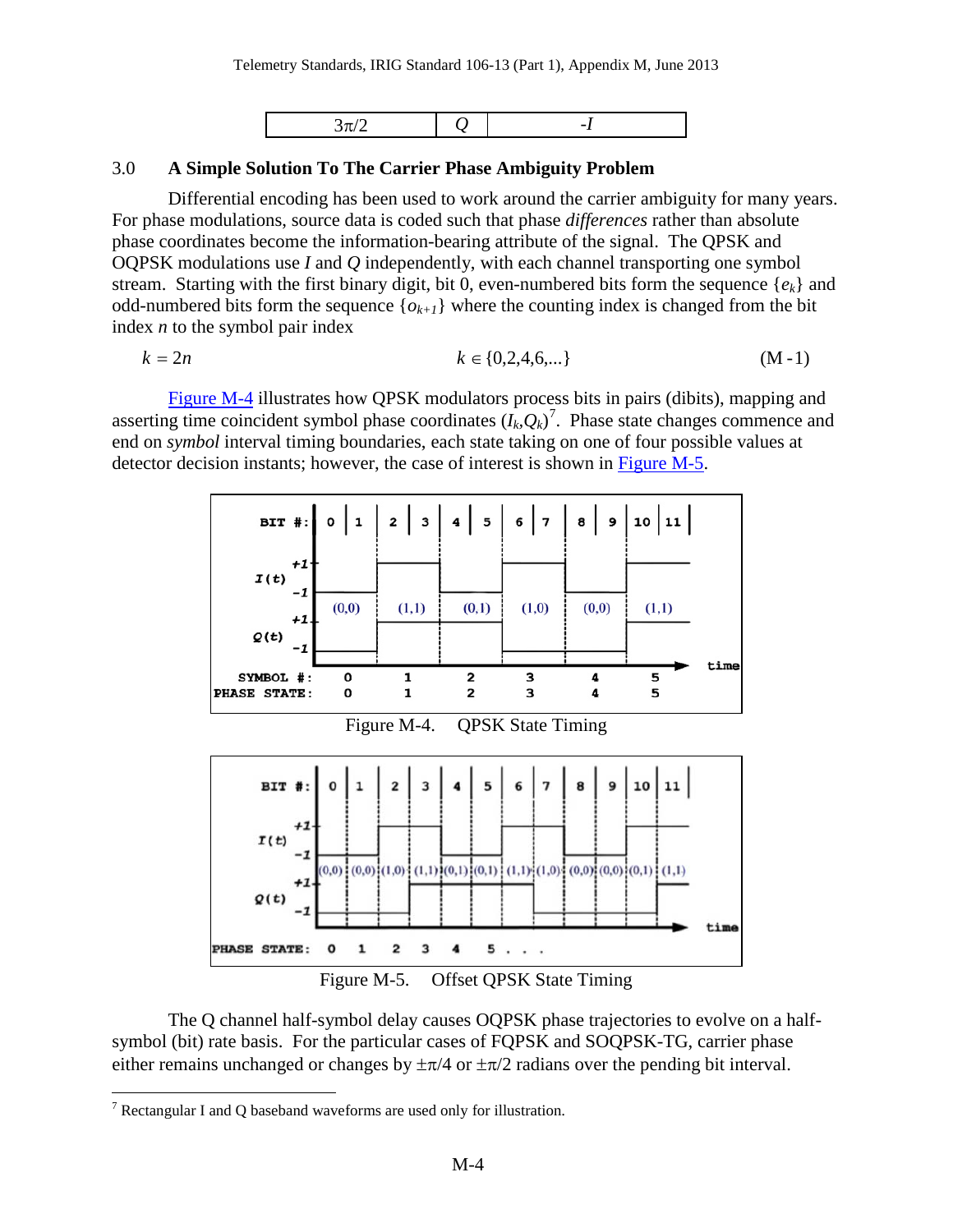The OQPSK inter-channel delay might at first seem a difficult complication because it creates additional ambiguity; in other words, the receiver must resolve relative inter-channel delay; however, as shown below, this is not a problem.

The differential encoding rule adopted in IRIG-106 for OQPSK appears in Feher<sup>[8](#page-8-0)</sup> and is therein attributed to Clewer<sup>[9](#page-8-1)</sup> and Weber.<sup>10</sup> Bit by bit, the code symbol sets { $E_k$ } and { $O_{k+1}$ } are formed with the Boolean expressions:

$$
E_k \equiv e_k \oplus \overline{O}_{k-1} \qquad (M - 2a)
$$
  
\n
$$
O_{(k+1)} \equiv o_{k+1} \oplus E_k \qquad (M - 2b)
$$

Two bits are coded for each value of  $k$  in a two-step process. First, the even symbol  $E_k$  is coded with current bit  $e_k$ . Then the next bit,  $o_{k+1}$  becomes current and the odd symbol  $O_{k+1}$  is computed. In each code set the exclusive-or operator is applied to the state defining variables just like binary phase shift keying (BPSK) differential encoding. Unlike BPSK however, the current source bit and the most recent code symbol from the other channel determine adjacent phase transitions. Also note the asymmetry of these equations introduced by the inverted code symbol in equation (M-2a). Its significance will become evident in the next section.

The code symbol sets  $\{E\}$  and  $\{O\}$  are applied to the *I* and *O* channels of the OOPSK modulator. The initial assignment of {*E*} to either *I* or *Q* can be made arbitrarily; however, with this code definition, once the choice is made at the modulator, decoding will fail if channel assignment conventions change anywhere during the transmission or decoding processes. Thus, the assignment convention must extend to the physical modulator and demodulator. The IRIG-106 assigns *I* to the physical *I* subcarrier (also known as the "real" or "cosine" subcarrier) and *Q* is applied to the physical *Q* subcarrier (also known as the "imaginary" or "sine" subcarrier). In order to stress this assignment convention, IRIG-106 expresses equation (M-2) explicitly in terms of the *I* and *Q* channel variables:

$$
I_{k} \equiv e_{k} \oplus \overline{Q}_{(k-1)}
$$
\n(M-3a)\n
$$
Q_{(k+1)} \equiv o_{(k+1)} \oplus I_{k}
$$
\n(M-3b)\n
$$
k \in \{0, 2, 4, 6...\}
$$
\n(M-3b)

Decoding is straightforward. When β=0, *I'*=*I*, and *Q'=Q*, inspection of the following truth tables reveals simple decoding instructions:

<span id="page-8-0"></span> <sup>8</sup> Kamilo Feher. *Digital Communications: Satellite/Earth Station Engineering*. Englewood Cliffs: Prentice-Hall, 1983, pp. 168-170.<br><sup>9</sup> R. Clewer. "Report on the Status of Development of the High Speed Digital Satellite modem", RML-009-79-24,

<span id="page-8-1"></span>Spar Aerospace Limited, St. Anne de Bellevue, P.Q., Canada, November 1979. Quoted in Kamilo Feher. *Digital Communications: Satellite/Earth Station Engineering.* Englewood Cliffs: Prentice-Hall, 1983.<br><sup>10</sup> W. J. Weber III. "Differential Encoding for Multiple Amplitude and Phase Shift Keying Systems." In IEEE

<span id="page-8-2"></span>Transactions on Communications, Vol. COM-26, No. 3, March 1978.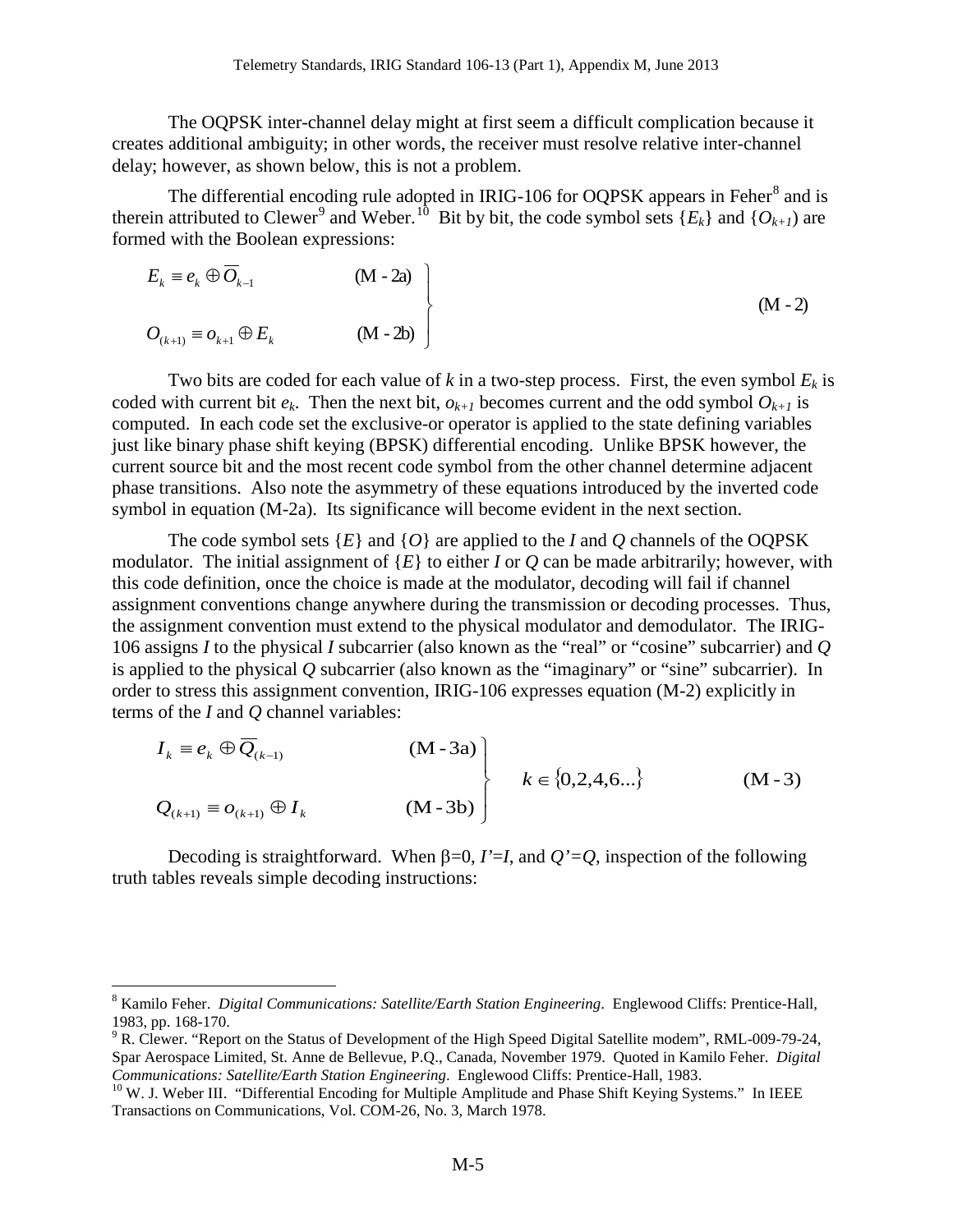|  | Equation $(M - 3a)$     |  |          |                     | Equation $(M - 3b)$                      |                                   |
|--|-------------------------|--|----------|---------------------|------------------------------------------|-----------------------------------|
|  | $I_k$ $Q_{(k-1)}$ $e_k$ |  |          |                     | $Q_{(k+1)}$ $I_k$ $o_{(k+1)}$            |                                   |
|  | $0 \qquad 0 \qquad 0$   |  | $\Omega$ |                     | $\begin{array}{ccc} & & 0 & \end{array}$ |                                   |
|  | $0 \t 1 \t 1$           |  |          | 1 0 1               |                                          | $\Rightarrow$ decoding equation : |
|  | $1 \quad 0 \quad 1$     |  | $\theta$ |                     | $-1$ 1                                   |                                   |
|  | $1 \quad 1 \quad 0$     |  |          | $1 \quad 1 \quad 0$ |                                          |                                   |
|  |                         |  |          |                     |                                          |                                   |

$$
e'_{k} = \Gamma_{k} \oplus \overline{Q'}_{k-1} \qquad (M - 4a)
$$
  
\n
$$
o'_{k+1} = Q'_{k+1} \oplus \Gamma_{k} \qquad (M - 4b)
$$
  
\n
$$
k \in \{0, 2, 4, 6, ...\}
$$
 (M - 4)

The equations at (M-3) may not convey an intuitive sense of the shift from absolute phase states to phase differences. Extending (M-3a) backwards in time by substituting (M-3b) into (M-3a) results in:

$$
I_k = e_k \oplus \left(\overline{o_{k-1} \oplus I_{k-2}}\right) = I_{k-2} \oplus \left(\overline{e_k \oplus o_{k-1}}\right)
$$
\n(M - 5)

Similarly, for the next bit interval the results are:

$$
Q_{k+1} = o_{k+1} \oplus \left(e_k \oplus \overline{Q}_{k-1}\right) = Q_{k-1} \oplus \left(\overline{o_{k+1} \oplus e_k}\right) \tag{M-6}
$$

This recursive form clearly shows that on a bit by bit basis, the current and most recent bits control phase trajectory *motion*, not absolute phase. Note that (M-5) and (M-6) do not define the sign of a phase change. Predictable decoder output requires that two additional conventions be established and maintained. Boolean logic polarity conventions used throughout the system must be consistent. The IRIG-106 *assumes* positive true logic. Finally, sign conventions and channel assignment used within the transmitter (baseband signal generator and modulator) and the receiver (demodulator) must be constrained to produce a consistent code symbol to phase mapping convention. The IRIG-106 convention is shown in [Figure M-2.](#page-6-0) For example, if  $\{b\}$ were to consist entirely of logic one values, i.e., a run of 1s, the differential encoding process and mapping convention will produce the phase trajectory shown in [Table M-2.](#page-9-0)

<span id="page-9-0"></span>

|                | Table M-2.<br><b>Response to Run of 1s</b> |                             |                           |           |           |             |                       |  |
|----------------|--------------------------------------------|-----------------------------|---------------------------|-----------|-----------|-------------|-----------------------|--|
| n              | b(n)                                       | $\bf k$                     | $\mathbf{I}_{\mathbf{k}}$ | $Q_{k-1}$ | $Q_{k+1}$ | Phase (deg) | <b>Phase</b> $\Delta$ |  |
|                |                                            | $\Omega$                    |                           | $^*$      |           | $225*$      |                       |  |
|                |                                            |                             |                           |           |           | 135         | $-\pi/2$              |  |
| $\overline{2}$ |                                            |                             |                           |           |           | 45          | $-\pi/2$              |  |
| 3              |                                            |                             |                           |           |           | 315         | $-\pi/2$              |  |
|                |                                            | $\mathcal{D}_{\mathcal{L}}$ | 0                         |           |           | 225         | $-\pi/2$              |  |
|                |                                            |                             |                           |           |           | 135         | $-\pi/2$              |  |
|                | * denotes assumed initial conditions       |                             |                           |           |           |             |                       |  |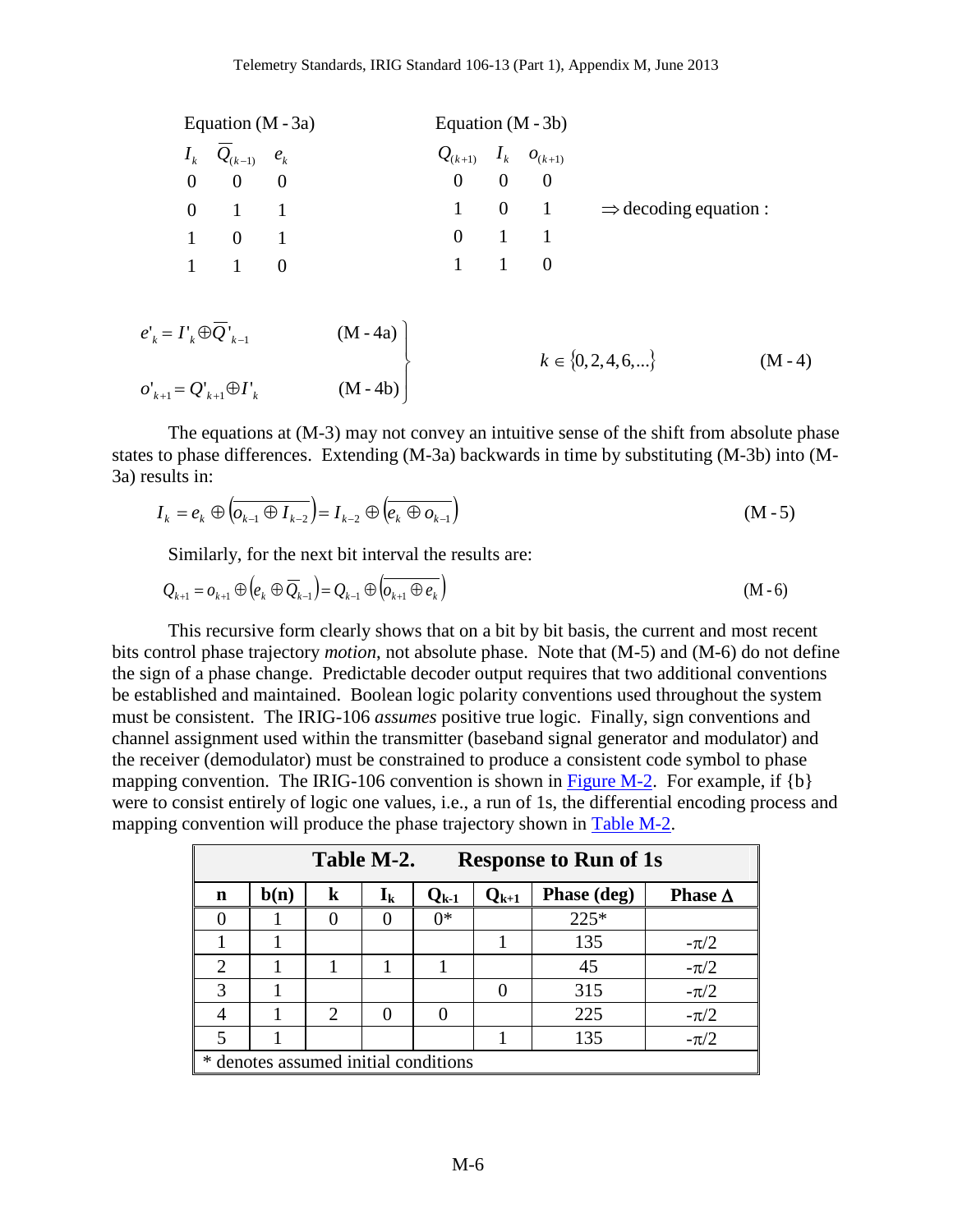The trajectory spins clockwise, and the phase is retarded by 90 $^{\circ}$  during each bit interval.<sup>[11](#page-10-1)</sup> Obviously, any single (unbalanced) sign change and any change to the mapping convention will alter the trajectory.

#### <span id="page-10-0"></span>4.0 **Immunity to Carrier Phase Rotation**

The equations at  $(M-3)$  and  $(M-4)$  are invariant with respect to cardinal constellation rotation as shown in the following:

Proof:

The  $\beta$ =0 case is decoded correctly by definition according to equations (M-5) and (M-6). At [Table M-1,](#page-6-2) when  $\beta = \pi$  there is no axis swap but the decoder is presented with

$$
I'_{k} = \overline{I}_{k}
$$

$$
Q'_{k+1} = \overline{Q}_{k+1}
$$

Decoding will progress as follows:

Step 1. Even channel; apply equation (M-4a);

$$
e'_{k} = I'_{k} \oplus \overline{Q'}_{k-1} = \overline{I}_{k} \oplus Q_{k-1} = I_{k} \oplus \overline{Q}_{k-1} = e_{k}
$$

Step 2. Odd channel; apply equation (M-4b);

$$
o'_{k+1} = Q'_{k+1} \oplus I'_{k} = \overline{Q}_{k+1} \oplus \overline{I}_{k} = Q_{k+1} \oplus I_{k} = o_{k+1}
$$

Thus, symmetric rotation is transparent to the code. When  $\beta = \pi/2$  the decoder sees the following.

$$
I'_{k} = \overline{Q}_{k-1}
$$

$$
Q'_{k+1} = I_{k}
$$

Decoding takes place in the same sequence:

Step 1. Even channel, apply equation (M-4a);

$$
e'_{k} = I'_{k} \oplus \overline{Q'}_{k-1} = \overline{Q}_{k-1} \oplus \overline{I}_{k} = I_{k} \oplus Q_{k-1} = o_{k-1}
$$

Step 2. Odd channel, apply equation (M-4b);

$$
o'_{k+1} = Q'_{k+1} \oplus I'_{k} = I_{k} \oplus \overline{Q}_{k-1} = e_{k}
$$

In this case the bit sequence is recovered correctly and the code definition coupled with consistent sign conventions automatically compensates for the asymmetric rotation by reversing the application order of (4a) and (4b). It is noted that the output indexes are shifted back in time

<span id="page-10-1"></span> $11$  FOPSK-B, FOPSK-JR and SOQPSK-TG modulations respond to a run of 1s with an S(t) that is ideally, a pure tone at frequency fc-rb/4 Hz. This is referred as "lower sideband" mode. Similarly, a run of zeroes will produce a constant anti-clockwise trajectory spin and a tone at fc+rb/4 Hz ("upper sideband" mode).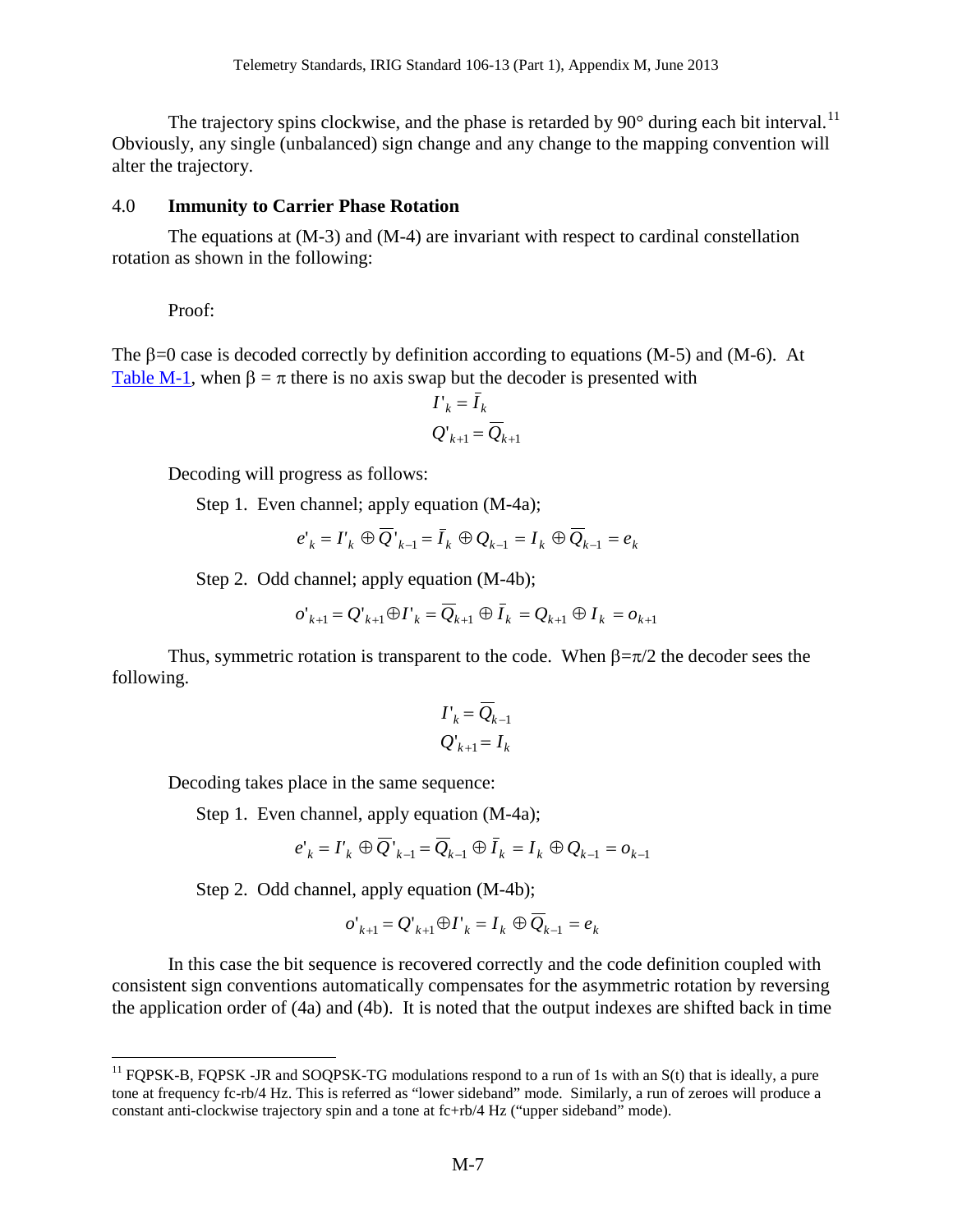one bit period. Asymmetric rotation causes a one-bit delay in the decoding process. Finally, the same result is seen when  $\beta = 3\pi/2$ :

$$
I'_{k} = Q_{k-1}
$$

$$
Q'_{k+1} = \overline{I}_{k}
$$

Step 1. Even channel; apply equation (M-4a);

$$
e'_{k} = I'_{k} \oplus \overline{Q'}_{k-1} = Q_{k-1} \oplus I_{k} = I_{k} \oplus Q_{k-1} = o_{k-1}
$$

Step 2. Odd channel; apply equation (M-4b);

$$
o'_{k+1} = Q'_{k+1} \oplus I'_{k} = \overline{I}_{k} \oplus Q_{k-1} = I_{k} \oplus \overline{Q}_{k-1} = e_{k}
$$

In all cases the decoder correctly reproduces the original bit sequence. Decoding is instantaneous for symmetric rotations but it is delayed by one bit in 2 out of 4 possible asymmetric rotation startup scenarios.

The need for consistent function assignment now becomes clear. Application of (4b) to a code symbol formed with (3a) produces the complement of the original bit. Likewise, application of (4a) to a symbol coded with (3b) inverts the result.

At this point, the OQPSK inter-channel delay ambiguity mentioned in Section [2.0](#page-4-1) has not been resolved. The roles of *I'* and *Q'* reverse with asymmetric rotations and there is no way to determine when this occurs; however, as long as the code symbol time sequence is preserved at the decoder and the roles of *I'* and *Q'* do not get reversed in terms of the application of (6a) and (6b), inter-channel delay is transparent to the code with respect to reconstruction of the original data sequence. $^{12}$  $^{12}$  $^{12}$ 

#### <span id="page-11-0"></span>5.0 **Initial Values**

Equations at (M-3) and (M-4) do not impose any implementation constraints on initial values when encoding or decoding starts. To confirm this it is assumed that hardware power-up (or initial data presentation) may cause encoding to commence with either channel. It is further assumed that no provisions for specific initial values in encoder and decoder state memories have been made. If coding starts with *I* (see equation M-3a), the first code symbol will be computed:

$$
\big\|{I}_{0}\big \|=e_0 \oplus \left\langle \overline{{\cal Q}}_{-1}\right\rangle
$$

where  $\langle \cdot \rangle$  denotes an unknown initial value and double vertical bars denote computed values influenced by initial values. Encoding equations M-3a and M-3b will progress as follows:

$$
\|\mathcal{Q}_1\| = o_1 \oplus \|I_0\|
$$
  

$$
\|I_2\| = e_2 \oplus \|\overline{\mathcal{Q}}_1\|
$$

 $\mathbb{R}^{\mathbb{Z}^2}$  and

<span id="page-11-1"></span> $12$  If for some reason the system application requires that one can determine whether a specific symbol was originally transmitted via I or Q, then this code is not appropriate.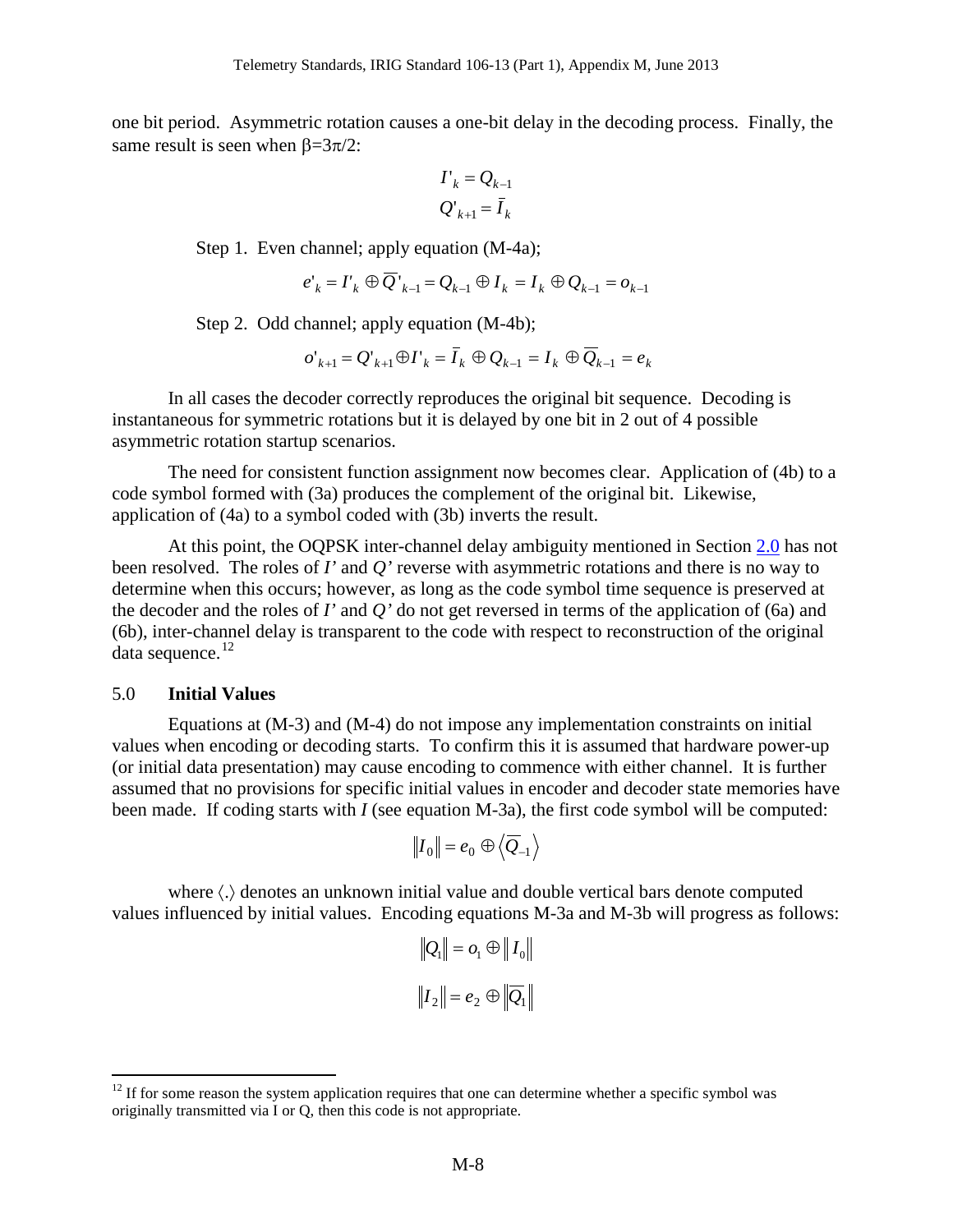As can be seen, the initial values do establish the absolute sense of code symbols for the duration of transmission. But, on both ends of the process, two of three terms in every equation are affected consistently by the initial value, which by symmetry has no effect on the outcome of exclusive-or operations. Obviously, identical results occur if the encoder starts with *Q*. Independent of starting channel and initial value then, the first and all subsequent adjacent code symbol pairs contain valid state *change* information.

Initial decoder values can produce errors. Again starting with *I*, and using equations (M-4a) and (4b), decoding will progress as follows:

$$
|e'_{0}| = \Gamma_{0} \oplus \langle \overline{Q}'_{-1} \rangle
$$

$$
o'_{1} = Q'_{1} \oplus \Gamma_{0}
$$

It is seen that on the second cycle the initial value of the decoder has been flushed out. At most, one bit will be decoded in error. Similarly, if decoding starts with *Q*, output will progress:

$$
\|o'_{1}\| = Q'_{1} \oplus \langle I'_{0} \rangle
$$

$$
e'_{2} = I'_{2} \oplus \overline{Q'}_{1}
$$

Again, only the first decoded bit may be incorrect. The conclusion, then, is that initial values can produce at most, one decoded bit error; however, there is another source of startup errors that is seen as an initial value problem. Section  $4.0$  showed that odd phase rotations ( $\pi/2$ ) and  $3\pi/2$ ) cause a single bit delay in the decoder. Examining this further, the first symbol index value will be  $k = 0$ . If the decoder starts with equation (M-4a), the first decoded bit will be:

$$
e'_0 = I'_0 \oplus \langle \overline{Q}'_{-1} \rangle = I_0 \oplus \langle Q_{-1} \rangle = \langle o_{-1} \rangle
$$

If the decoder starts with equation (M-4b) the first result will be:

$$
o'_1 = Q'_1 \oplus I'_0 = I_0 \oplus \langle \overline{Q}_{-1} \rangle = ||e_0||
$$

The first case produces the aforementioned delay. The decoder emits an extra bit. The second bit emitted is actually the first bit of the sequence reconstruction and is still subject to the single initial value error probability of startup processing. The latter case does not produce a delay; it only presents the possibility of a first bit decoding error.

#### <span id="page-12-0"></span>6.0 **Error Propagation**

Differential encoding incurs a bit error penalty because received code symbols influence more than one decoded bit. First consider a single symbol detection error in *current* symbol *E'* that is labeled  $\varepsilon_k$ . The following sequence of decoding steps shows how the error propagates. Since the *E* channel was chosen as current, decoding starts with equation (M-4a). The single detection error creates two sequential decoding errors. By symmetry we can state that the same result occurs if a single error occurs in *O'*.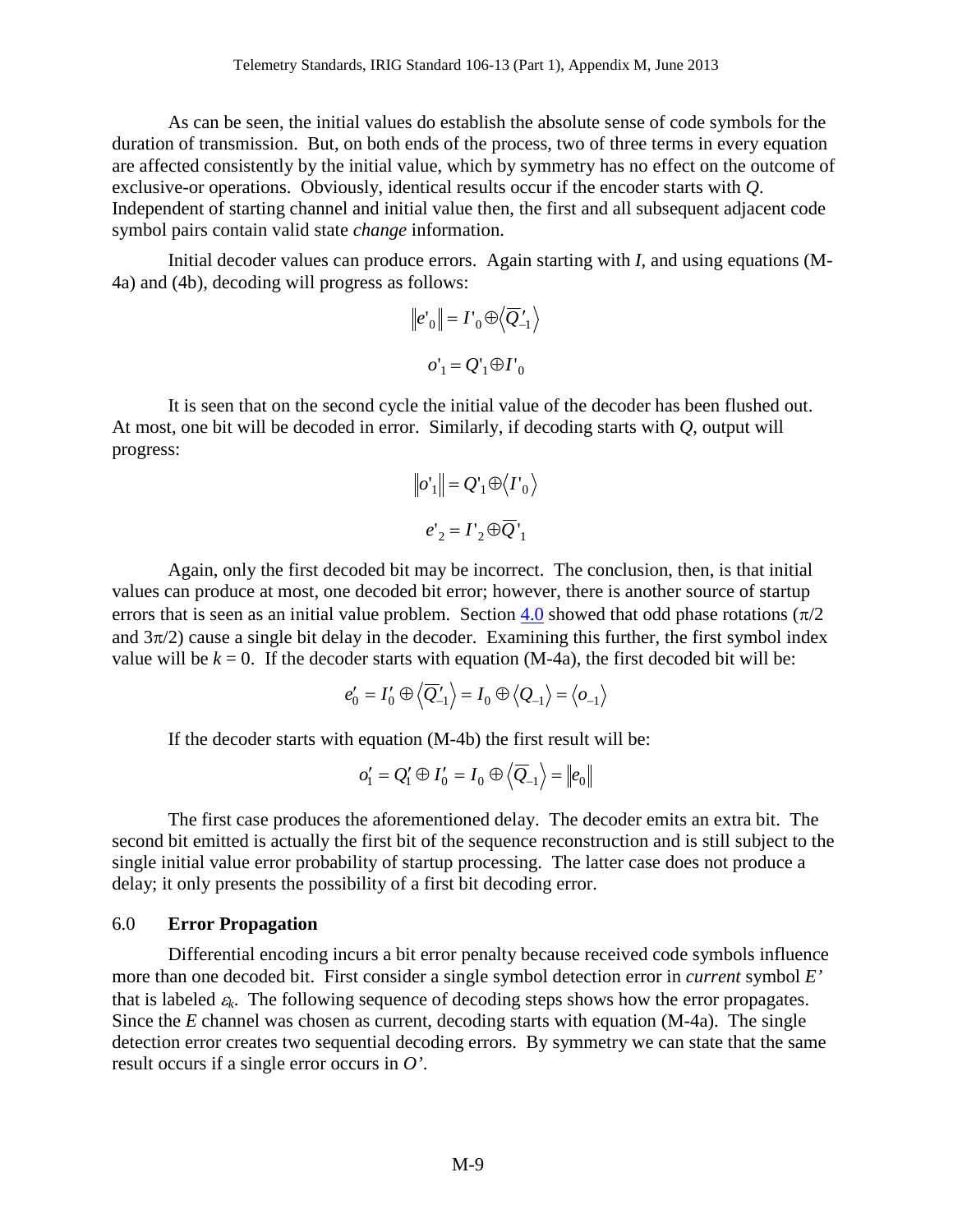$$
b'_{k} = \varepsilon_{k} \oplus \overline{Q}_{k-1} = \overline{b}_{k} \implies \text{error}
$$
  
\n
$$
b'_{k+1} = Q_{k+1} \oplus \varepsilon_{k} = \overline{b}_{k+1} \implies \text{error}
$$
  
\n
$$
b'_{k+2} = E'_{k+2} \oplus Q'_{k+1} = b_{k+2} \implies \text{correct}
$$

Next is the case of two symbol detection errors occurring consecutively on *E'* and *O'*, i.e., detectors emit error symbols  $E'_{k} = \varepsilon_{k}$  and  $O'_{k+1} = \varepsilon_{k+1}$ . Starting again with equation (M-4a) yields:

$$
b'_{k} = \varepsilon_{k} \oplus \overline{Q}_{(k-1)} = \overline{b}_{k} \implies \text{error}
$$
  
\n
$$
b'_{(k+1)} = \varepsilon_{(k+1)} \oplus \varepsilon_{k} = O'_{(k+1)} \oplus E_{k} = b_{(k+1)} \implies \text{correct}
$$
  
\n
$$
b'_{(k+2)} = E'_{(k+2)} \oplus \varepsilon_{(k+1)} = b_{(k+2)} \implies \text{error}
$$
  
\n
$$
b'_{(k+3)} = O'_{(k+3)} \oplus E'_{(k+2)} = b_{(k+3)} \implies \text{correct}
$$

Two consecutive symbol errors produce two decoding errors but the errors are not adjacent. The conclusion from this is that symbol detection errors influence no more than two decoding cycles, i.e., the maximum error multiplication factor is 2.

#### <span id="page-13-0"></span>7.0 **Recursive Processing and Code Memory**

Most systems reconstruct the original bit rate clock and {*b*} by merging {*e'*} and {*o'*}. For a variety of reasons, designers might be tempted to multiplex {*I'*} and {*Q'*} into a bit rate code symbol sequence  ${B_n}$  prior to decoding; however, the same considerations that foster desire for post-multiplex decoding are likely to be accompanied by loss of transmitted code symbol order, i.e., loss of knowledge whether a given code symbol came from *I* or *Q*. The question arises as to whether  ${B_n}$  alone contains enough information for unique decoding. The answer is no, and the proof is shown below.

Proof:

A decoding function can be derived by inspection of equations (M-5) and (M-6). Equation (M-5) can be rearranged as follows:

$$
I_k = e_k \oplus o_{k-1} \oplus \bar{I}_{k-2} \tag{M-7}
$$

Similarly, from equation (M-6) we can write

$$
Q_{k+1} = o_{k+1} \oplus e_k \oplus \overline{Q}_{k-1} \tag{M-8}
$$

Here are two instances of a seemingly identical recursive relationship, i.e., the current code symbol is the difference between the current bit, the previous bit, and the inverse of the most recent code symbol from the current channel. We can consolidate these equations by converting to post-multiplex bit rate indexing, i.e.,

$$
B_n = b_n \oplus b_{(n-1)} \oplus \overline{B}_{(n-2)} \tag{M-9}
$$

from which we can immediately write the decoding function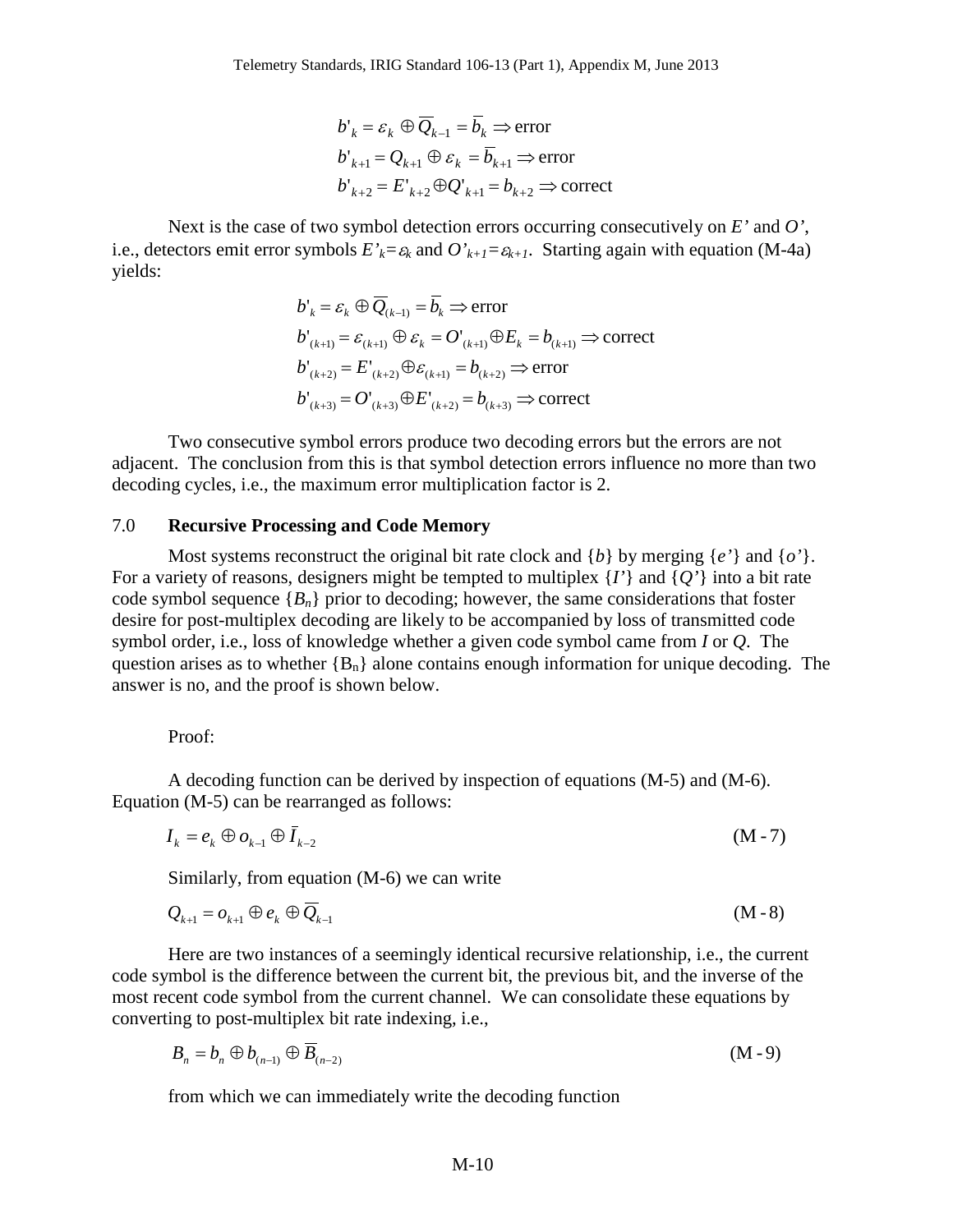$$
b'_n = b'_{(n-1)} \oplus B'_n \oplus \overline{B'}_{(n-2)} \tag{M-10}
$$

On the surface it seems that equation  $(M-10)$  will work;<sup>[13](#page-14-1)</sup> however, these relations involve two differences, rather than one, and therefore introduce superfluous initial condition dependence. For brevity, only the pitfalls of (M-10) are examined herein, assuming that a nonrecursive encoder is used. From startup, decoding will progress as follows.

$$
||b'_{0}|| = \langle b'_{-1} \rangle \oplus B'_{0} \oplus \langle \overline{B'}_{-2} \rangle
$$
  

$$
||b'_{1}|| = ||b'_{0}|| \oplus B'_{1} \oplus \langle \overline{B'}_{-1} \rangle
$$
  

$$
||b'_{2}|| = ||b'_{1}|| \oplus B'_{2} \oplus \overline{B'}_{0}
$$
  

$$
||b'_{3}|| = ||b'_{2}|| \oplus B'_{3} \oplus \overline{B'}_{1}
$$

.

.

.

As seen, absolute polarity of the first and all subsequent decoded bits is determined by three (3) initial values. Absent appropriate a priori side information for selecting initial values, the post-multiplex decoder offers a 50-50 chance of decoding with correct polarity. The code sequence defined by equations at (M-3) has a two-symbol memory. Additional symbols do not provide new information regarding the trajectory history. Another way to view this problem is to note that this recursive decoder does not guarantee preservation of symbol order, which is a prerequisite to reliable decoding.

### <span id="page-14-0"></span>8.0 **Frequency Impulse Sequence Mapping for SOQPSK**

The SOQPSKs first described by  $Hill<sup>14</sup>$  $Hill<sup>14</sup>$  $Hill<sup>14</sup>$  and Geoghegan<sup>[15](#page-14-3)</sup> are defined as special cases of continuous phase modulation (CPM). Since 1998, at least two manufacturers have exploited the fact that modern digital waveform synthesis techniques enable direct implementation of the CPM equations with virtually ideal frequency modulators and filter impulse responses. A generic model of these implementations is at [Figure M-6.](#page-15-0) The I and Q channels, per se, do not exist in this transmitter. At the beginning of each bit interval, impulses from the bit to impulse alphabet mapper direct the impulse filter/frequency modulator to advance the carrier phase by 90°, retard it by or 90°, or leave the phase unchanged. This is accomplished with a ternary alphabet of frequency *impulses* having normalized amplitudes of  $\{-1,0,1\}$ .<sup>16</sup> Obviously, this structure cannot be mapped directly into the constellation convention of a quadriphase implementation because there is no way to control absolute phase. The equations at (M-3) can be applied to this non-

<span id="page-14-2"></span><span id="page-14-1"></span><sup>&</sup>lt;sup>13</sup> The interested reader is left to confirm that equation (10) is indeed rotation invariant.<br><sup>14</sup> T. J. Hill. "An Enhanced, Constant Envelope, Interoperable Shaped Offset QPSK (SOQPSK) Waveform for Improved Spectral Efficiency." Paper presented during 36th Annual International Telemetering Conference, San Diego, CA. October 23-26, 2000.

<span id="page-14-3"></span><sup>&</sup>lt;sup>15</sup> Mark Geoghegan. "Implementation and Performance Results for Trellis Detection of SOQPSK." Paper presented at the 37th Annual International Telemetering Conference, Las Vegas, NV, October 2001.

<span id="page-14-4"></span><sup>&</sup>lt;sup>16</sup>The so-called ternary alphabet is actually 2 binary alphabets  $\{-1,0\}$  and  $\{0,1\}$ , the appropriate one chosen on a bitby-bit basis according to certain state transition rules.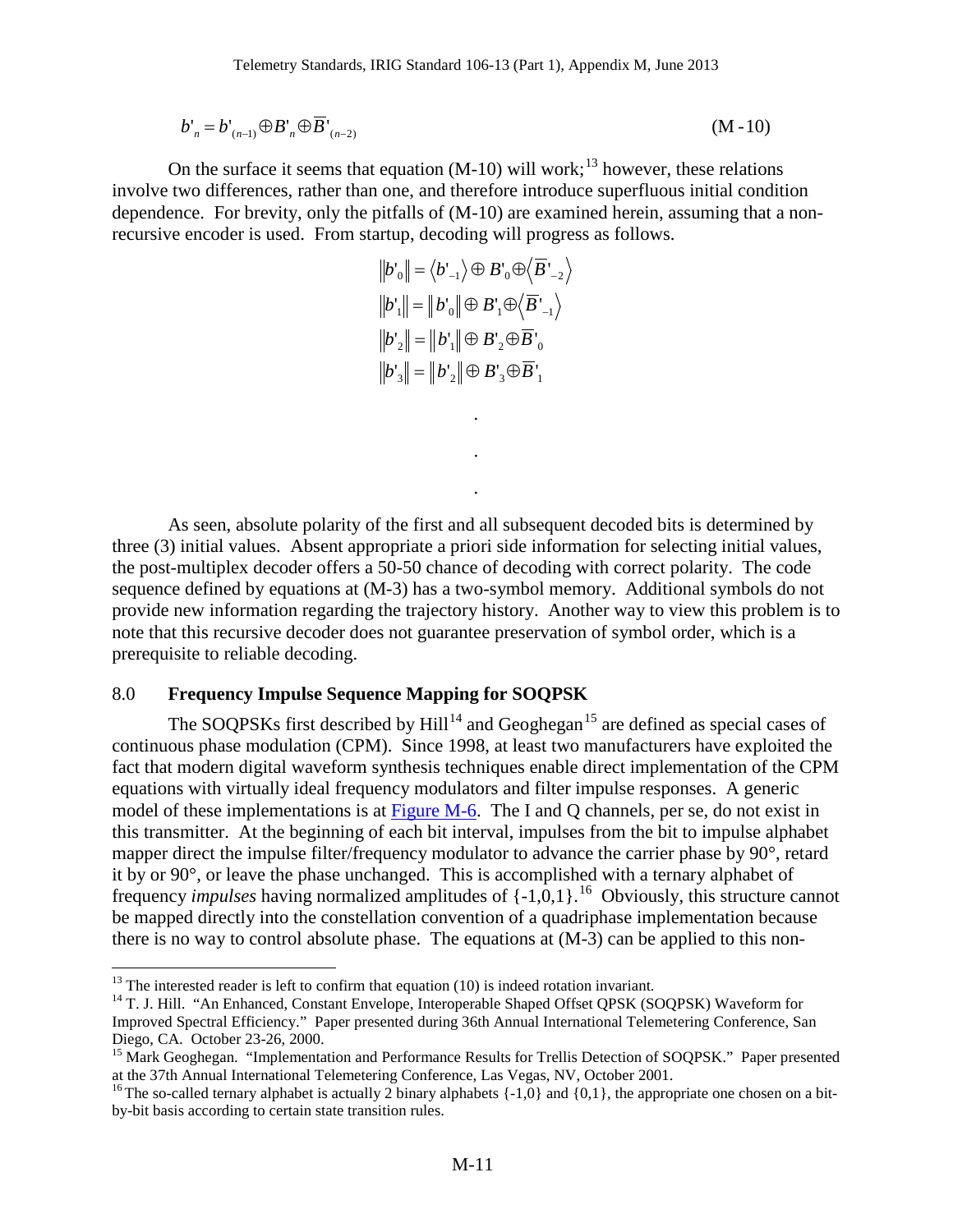quadrature architecture via pre-coding. A general treatment SOQPSK pre-coding is contained in Simon.<sup>17</sup> It is easily shown that the pre-coding truth table given in  $\overline{\text{Table M-3}}$  applied to the model in [Figure M-7](#page-15-1) will yield a phase trajectory history identical to one generated by the quadriphase counterpart of Figure  $M-2$  using the equations at  $(M-3)$ ; however, one more constraint is necessary to establish compatibility with the IRIG-106 quadriphase convention. [Table M-3](#page-15-2) assumes the stipulation that positive sign impulse values will cause the modulator to increase carrier frequency.



Figure M-6. SOQPSK Transmitter

<span id="page-15-2"></span><span id="page-15-0"></span>

|         | Table M-3.                                           |                           |              |              |                |         |                                   | <b>SOQPSK Pre-Coding Table for IRIG-106 Compatibility</b> |                |
|---------|------------------------------------------------------|---------------------------|--------------|--------------|----------------|---------|-----------------------------------|-----------------------------------------------------------|----------------|
|         |                                                      | MAP $\alpha_K$ FROM $I_K$ |              |              |                |         | MAP $\alpha_{K+1}$ FROM $Q_{K+1}$ |                                                           |                |
| $I_{k}$ | $Q_{k-1}$                                            | $I_{k-2}$                 | $\Delta\Phi$ | $\alpha_{k}$ | $Q_{k+1}$      | $I_{k}$ | $Q_{k-1}$                         | ΛФ                                                        | $\alpha_{k+1}$ |
| $-1$    | $X^*$                                                | $-1$                      | $\theta$     |              | - 1            | $X^*$   | -1                                |                                                           |                |
| $+1$    | $X^*$                                                | $+1$                      | 0            |              | $+1$           | $X^*$   | $+1$                              |                                                           |                |
| $-1$    | $-1$                                                 | $+1$                      | $-\pi/2$     | -1           | $-1$           | -1      | $+1$                              | $+\pi/2$                                                  | $+1$           |
| $-1$    | $+1$                                                 | $+1$                      | $+\pi/2$     | $+1$         | $\overline{a}$ | $+1$    | $+1$                              | $-\pi/2$                                                  | $-1$           |
| $+1$    | $-1$                                                 | $-1$                      | $+\pi/2$     | $+1$         | $+1$           | -1      | -1                                | $-\pi/2$                                                  | -1             |
| $+1$    | $+1$                                                 | $-1$                      | $-\pi/2$     | -1           | $+1$           | $+1$    | -1                                | $+\pi/2$                                                  | $+1$           |
|         | * Note: Does not matter if "X" is $a + 1$ or $a - 1$ |                           |              |              |                |         |                                   |                                                           |                |



Figure M-7. OQPSK Transmitter (With Precorder)

<span id="page-15-3"></span><span id="page-15-1"></span><sup>&</sup>lt;sup>17</sup> M. K. Simon. "Multiple-Bit Differential Detection of Offset Quadriphase Modulations." IPN Progress Report 42-151. 15 November, 2002. Jet Propulsion Laboratory, Pasadena, CA. Available at [http://ipnpr.jpl.nasa.gov/progress\\_report/42-151/151A.pdf.](http://ipnpr.jpl.nasa.gov/progress_report/42-151/151A.pdf)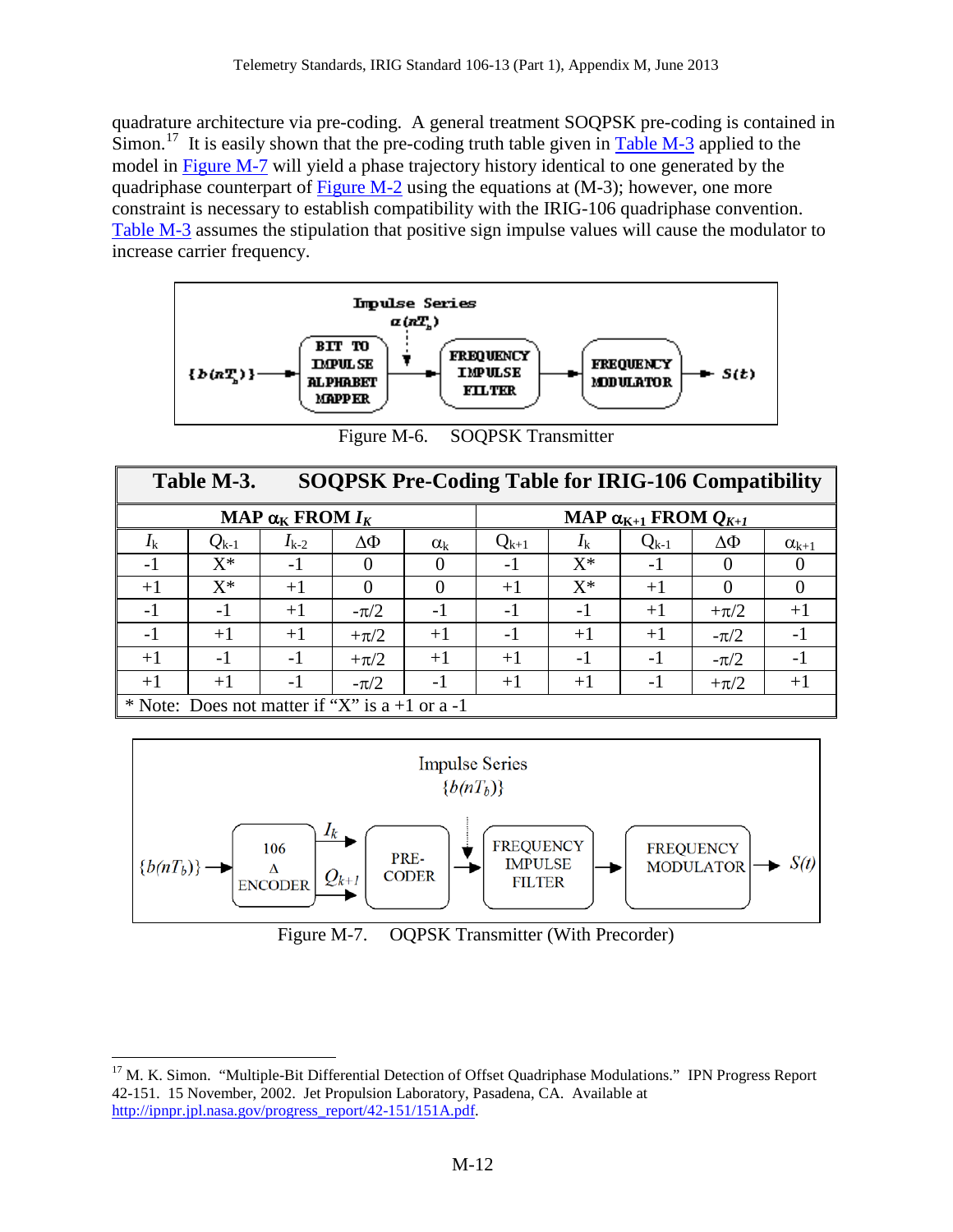## <span id="page-16-0"></span>9.0 **Summary[18](#page-16-1)**

This investigation confirmed that the differential encoder defined in the equations at (M-3) is entirely satisfactory for SOQPSK, FQPSK-JR, and FQPSK-B systems where conventional coherent demodulation and single symbol detection is used. In addition, a method of extending this code to SOQPSK is presented without proof.

Specifically, the following has been shown.

- a. When accompanied by consistent sign conventions, a consistent symbol to phase mapping rule, and preservation of symbol order, the OQPSK differential code defined in (M-3) and the decoding rule defined in (M-4) is rotation invariant and unambiguously reconstructs the original data bit sequence.
- b. Decoding is instantaneous.
- c. Equations (M-3) and (M-4) do not require attention to initial values.
- d. At most, two consecutive output bits will be in error after carrier and symbol synchronization is acquired.
- e. The recursive relations in equations (M-9) and (M-10) are ambiguous and therefore unreliable.
- f. The code exhibits a detection error multiplication factor of at most two.

<span id="page-16-1"></span> $18$  There is no doubt in the author's mind that well-trodden ground has been traveled in this investigation. These characteristics were probably validated in reference [\[5\]](#page-25-1) and by RF Networks Inc. before it incorporated the encoder in its model 5450F FQPSK demodulator product. Unfortunately, none of this work is in the public domain.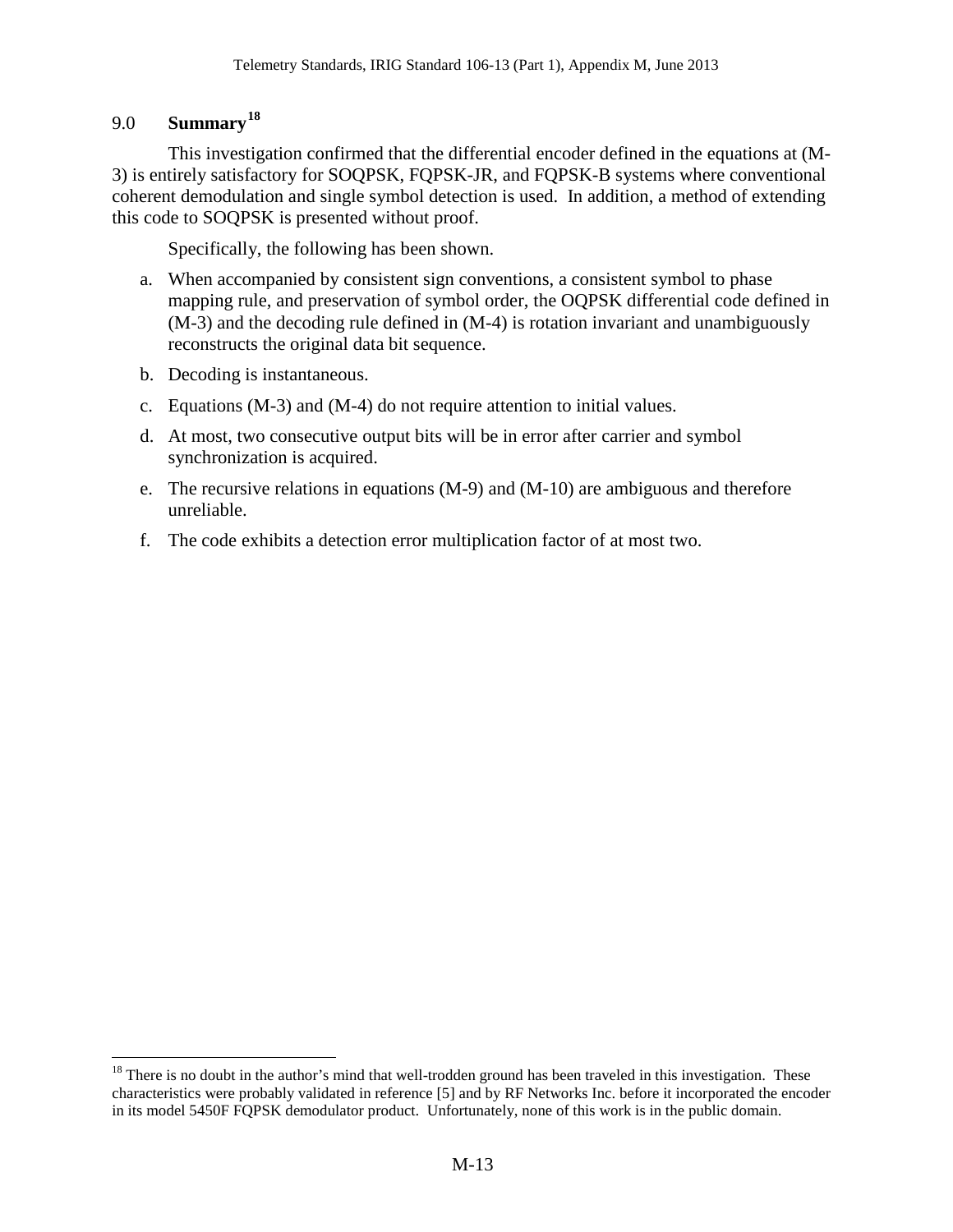## <span id="page-17-0"></span>Annex M-1. **System-Level Software Reference Implementation of Differential Encoder Defined in IRIG Standard 106 for FQPSK and SOQPSK Modulations**

### <span id="page-17-1"></span>**A-1 Introduction**

The Matlab®™ program listings below provide a Matlab function "Desysdemo" and an execution control script "runDEdemo". In the context of differential encoding, the function provides a complete system simulation including a differential encoder, an ideal vector modulator, channel phase rotation, demodulation, the functional equivalent of an ideal single symbol sample and hold detector, and a decoder. The user can create sample data vectors or use the example data provided. In addition, by manipulating the initial value vectors, all possible initial value and demodulator phase rotation combinations of the quadriphase implementation model can be explored.

By setting the variable "style" to zero, the function will also emulate the pre-coded frequency modulator architecture required for SOQPSKs; however, the initial value of transmitter carrier phase is hard coded at 45°. This was done to avoid proliferation of initial value options and is thought to be an insignificant omission because it does not affect generality of the phase rotation options.

It is assumed that the user is familiar with Matlab workspace operation. The program relies only on basic Matlab license libraries. There are no special toolboxes or blocksets are required.

### <span id="page-17-2"></span>**A-2 Matlab Workspace Operation**

The user should place the script (shown below in Section  $\overline{A-3}$ ) in the directory of choice and make that directory current in the workspace. In order to execute the "canned" example, the user needs to create the variable "example" in the workspace and set its value to 1.

Executing the script "runDEdemo" should produce the output displayed in [Table Annex](#page-17-3)  [M-1.](#page-17-3)

<span id="page-17-3"></span>

| <b>Script "runDEdemo" Output</b><br><b>Table Annex M-1.</b> |                                          |                 |            |                |  |  |  |  |
|-------------------------------------------------------------|------------------------------------------|-----------------|------------|----------------|--|--|--|--|
| $results =$                                                 |                                          |                 |            |                |  |  |  |  |
|                                                             | Model: Quadriphase Vector Modulator      |                 |            |                |  |  |  |  |
|                                                             | Demodulator Phase Rotation = $0^{\circ}$ |                 |            |                |  |  |  |  |
| <b>Initial States:</b>                                      | Encoder                                  | Encoder         | Decoder    | Decoder        |  |  |  |  |
|                                                             | Memory                                   | Channel         | Memory     | Channel        |  |  |  |  |
|                                                             | (0,0)                                    |                 | (0,0)      |                |  |  |  |  |
| <b>Input Bit</b>                                            | <b>TX</b> Phase                          | <b>RX</b> Phase | Output Bit | Decoding Error |  |  |  |  |
|                                                             | 225                                      | 225             |            |                |  |  |  |  |
|                                                             | 135                                      | 135             |            |                |  |  |  |  |
|                                                             | 45                                       | 45              |            |                |  |  |  |  |
|                                                             | 45                                       | 45              |            |                |  |  |  |  |
|                                                             | 135                                      | 135             |            |                |  |  |  |  |
|                                                             | 135                                      | 135             |            |                |  |  |  |  |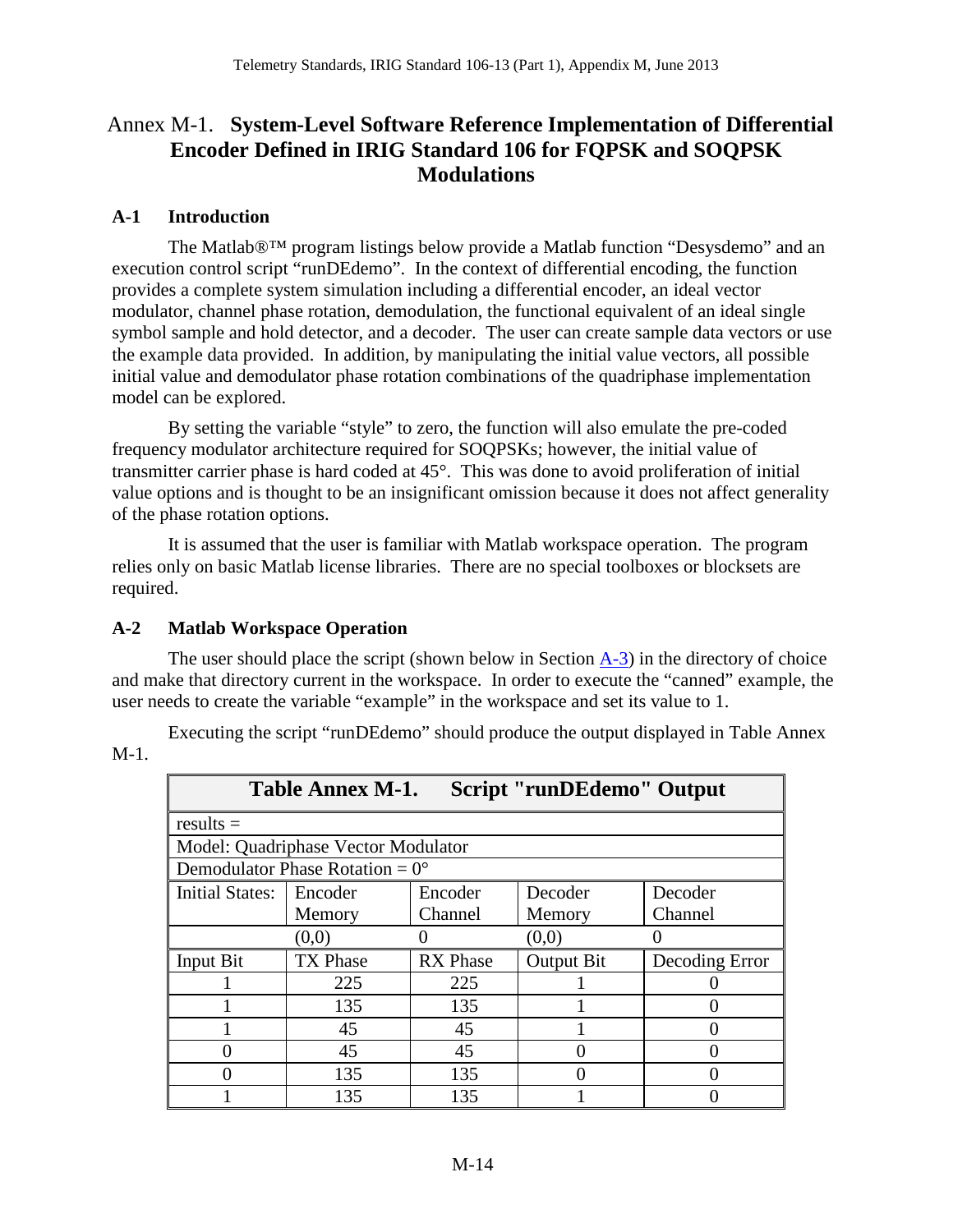| 135                   | 135 |  |
|-----------------------|-----|--|
| 135                   | 135 |  |
| $\Delta$              | 45  |  |
| 315                   | 315 |  |
| 315                   | 315 |  |
| $\overline{45}$<br>۰. | 45  |  |
| т.                    | ⊤◡  |  |
|                       |     |  |

The first column of the results shown above is a replica of the input data vector. The second column shows the initial value dependent evolution of transmitted phase. The third column shows the effect of any non-zero phase rotation chosen. The fourth column shows the decoded output bit stream and the fifth column flags decoding errors with values of 1. Certain combinations of phase rotation and initial values will produce values of 9 in the fourth and fifth columns; results of this nature are associated with cases that delay the output decoding process by one bit.

Variable definitions and implied instructions for manipulating the runtime options can be obtained by using the normal Matlab help command for these specific programs.

### <span id="page-18-0"></span>**A-3 Script For Modules**

Electronic copies of these programs have been provided to the DoD Range Commanders Council, Telemetry Group. The script for the modules discussed above is shown on the following pages.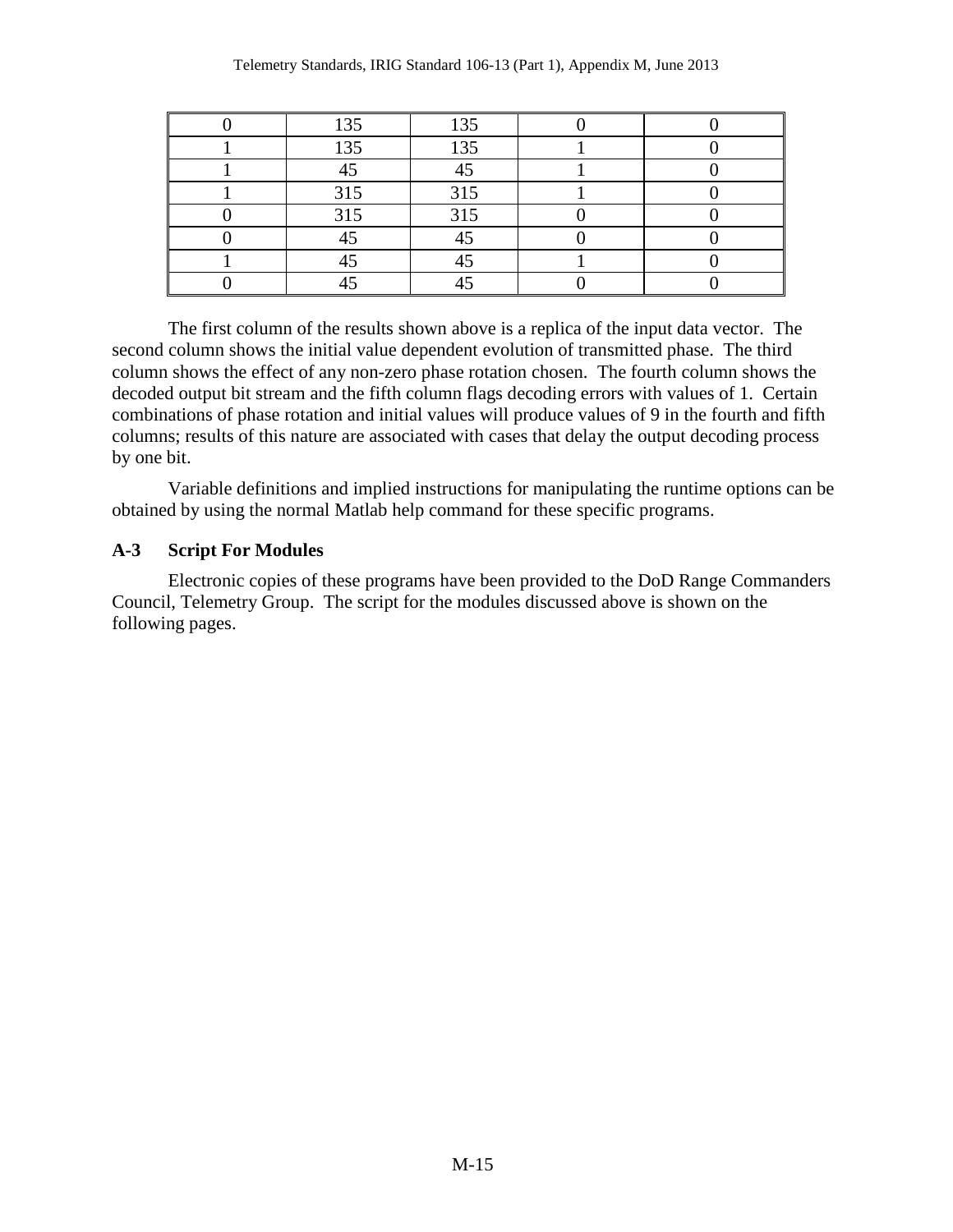% Control Script 'runDEdemo', for running system demonstration % of differential encoder and phase mapping convention % defined in RCC standard IRIG-106 for FQPSK-B modulation. % This version extends demonstration options to the pre-coder % required for implementing SOQPSK with frequency modulators. % % Each example run requires input variables in the Matlab workspace: % % "example" - a flag to run with user supplied data vector or run % the example data set that consists of two repetitions of a % a 7-bit pseudo random sequence(0=user, 1=example) % "data" - optional user supplied binary bit sequence (arbitrary length) % "rotation\_choice" - pointer to demodulator phase rotation options: % 1=0, 2=pi/2, 3= pi,  $4=3*pi/2$ % "initTX" - vector of binary encoder startup values: % initTX $(1)$ = 1st of two encoder code symbol memory values(binary, arbitrary) % initTX $(2)$ = 2nd encoder code symbol memory value(binary, arbitrary) % initTX(3)= starting channel for encoder(binary, 0=I, 1=Q) % "initRX" - vector of binary decoding startup values % initRX $(1)$ = 1st of two decoder state memory values(binary, arbitrary) % initRX $(2)$ = 2nd decoder state memory value(binary, arbitrary) % initRX(3)= starting channel for decoder(binary, 0=I, 1=Q) % "style" - 1=quadriphase transmitter architecture (FQPSK) % 0=frequency modulator transmitter architecture (SOQPSK) % The example values are: % data=[1 1 1 0 0 1 0 1 1 1 0 0 1 0] % rotation choice=1 %  $initTX=[0\ 0\ 0]$ % initRX=[0 0 0]  $%$  style=1 % R.P.Jefferis, TYBRIN Corp., JULY, 2002

- % SOQPSK model added 14JUL03
- % This version has been tested with Matlab versions:5.2,6.1

```
% *** Sample Input Setup ***
if example
 data=[1 1 1 0 0 1 0 1 1 1 0 0 1 0];
  rotation_choice=1;
 initTX=[0 0 0];
 initRX=[0 0 0]; style=1;
end
```
% \*\*\* Run the Reference Implementation \*\*\*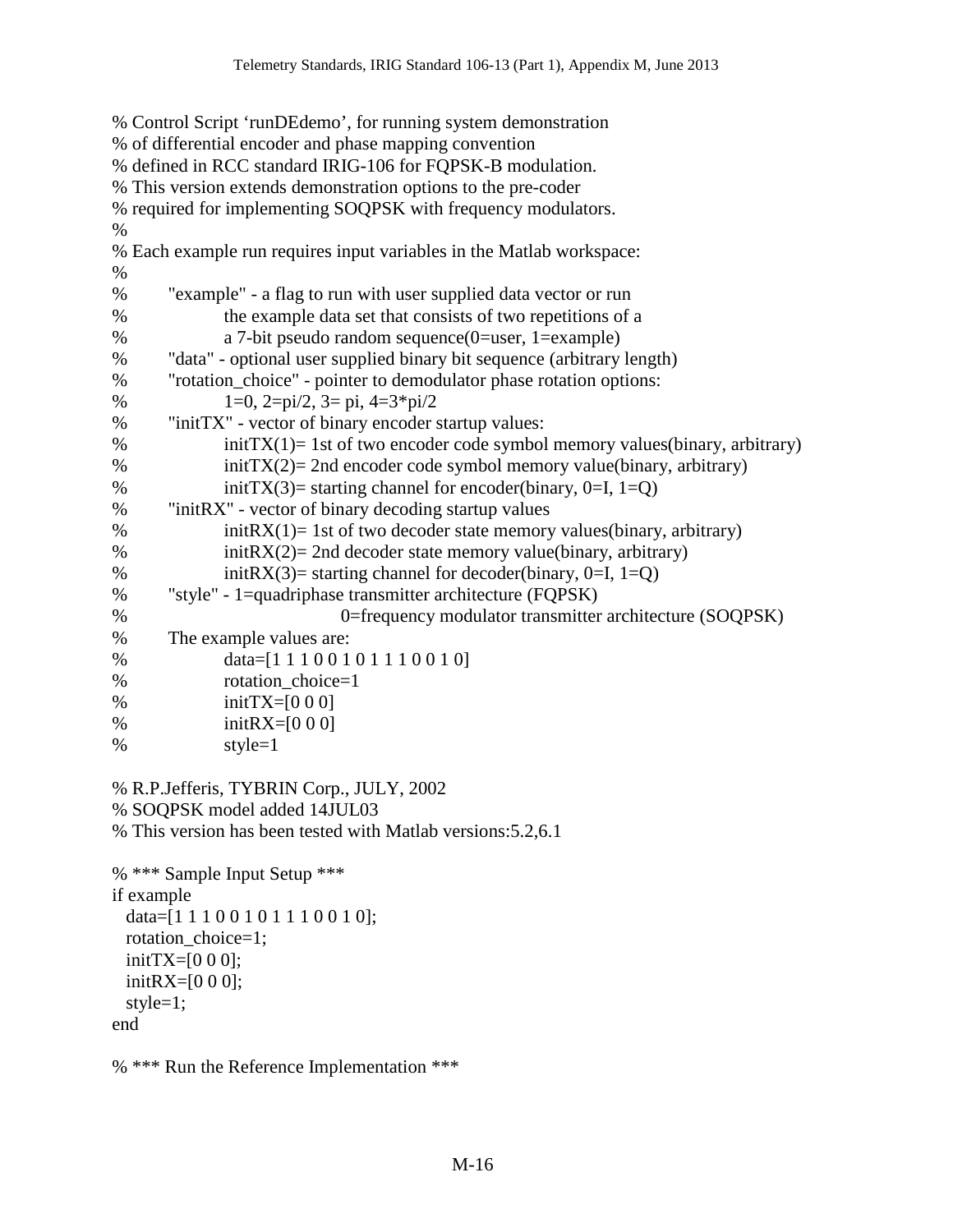[test,delay]=DEsysdemo(data,rotation\_choice,initTX,initRX,style);

```
% *** Prepare Screen Output ***
```

```
ROTATION=[0 90 180 270];
if style
  results=sprintf('Model: Quadriphase Vector Modulator\n')
else
  results=sprintf('Model: Frequency modulator (SOQPSK) model\n')
end
results=[results sprintf('Demodulator Phase Rotation = %3.0f 
degrees\n',ROTATION(rotation_choice))];
results=[results sprintf('Initial States: Encoder Encoder Decoder Decoder\n')];
results=[results sprintf(' Memory Channel Memory Channel\n')];
results=[results sprintf('------------------------------------------------\n')];
results=[results sprintf(' (\%d, \%d) %d (\%d, \%d) %d\n\n',...
   initTX(1:2),initTX(3),initRX(1:2),initRX(3)];
results=[results sprintf(' Input TX RX Output Decoding\n')];
results=[results sprintf(' Bit Phase Phase Bit Error\n')];
results=[results sprintf('-------------------------------------\n')];
for n=1: length(data)results=[results sprintf(' %d %3.0f %3.0f %d %d\n',...
     test(n,:)];
end
results
% ___________END OF CONTROL SCRIPT_____________
```

```
function [result,delay]= DEsysdemo(inbits,rotation_choice,initTX,initRX,style)
% Reference simulation for Range Commanders Council standard IRIG 106-2000
% FQPSK-B differential encoding and phase mapping convention.
%
% Input arguments: see "help" for "runDEdemo" script
% Output arguments:
% "result" - Mx5 matrix,M=number of input bits,columns contain:
% (:,1)input bit,(:,2)TX phase,(:,3)RX phase,(:,4)output bit,(:,5)status
% "delay"- overall encode/decode process delay in bits
% "TX" prefixes refer to transmitter/encoder variables, "RX" prefixes
% refer to receiver/decoder variables
% Robert P. Jefferis, TYBRIN Corp., July,2002.
% SOQPSK model added 14JUL03
% This version has been tested with Matlab versions: 5.2,6.1
numbits=length(inbits)
```
% \*\*\*\*\*\*\*\*\*\*\*\*\*\*\*\*\*\*\*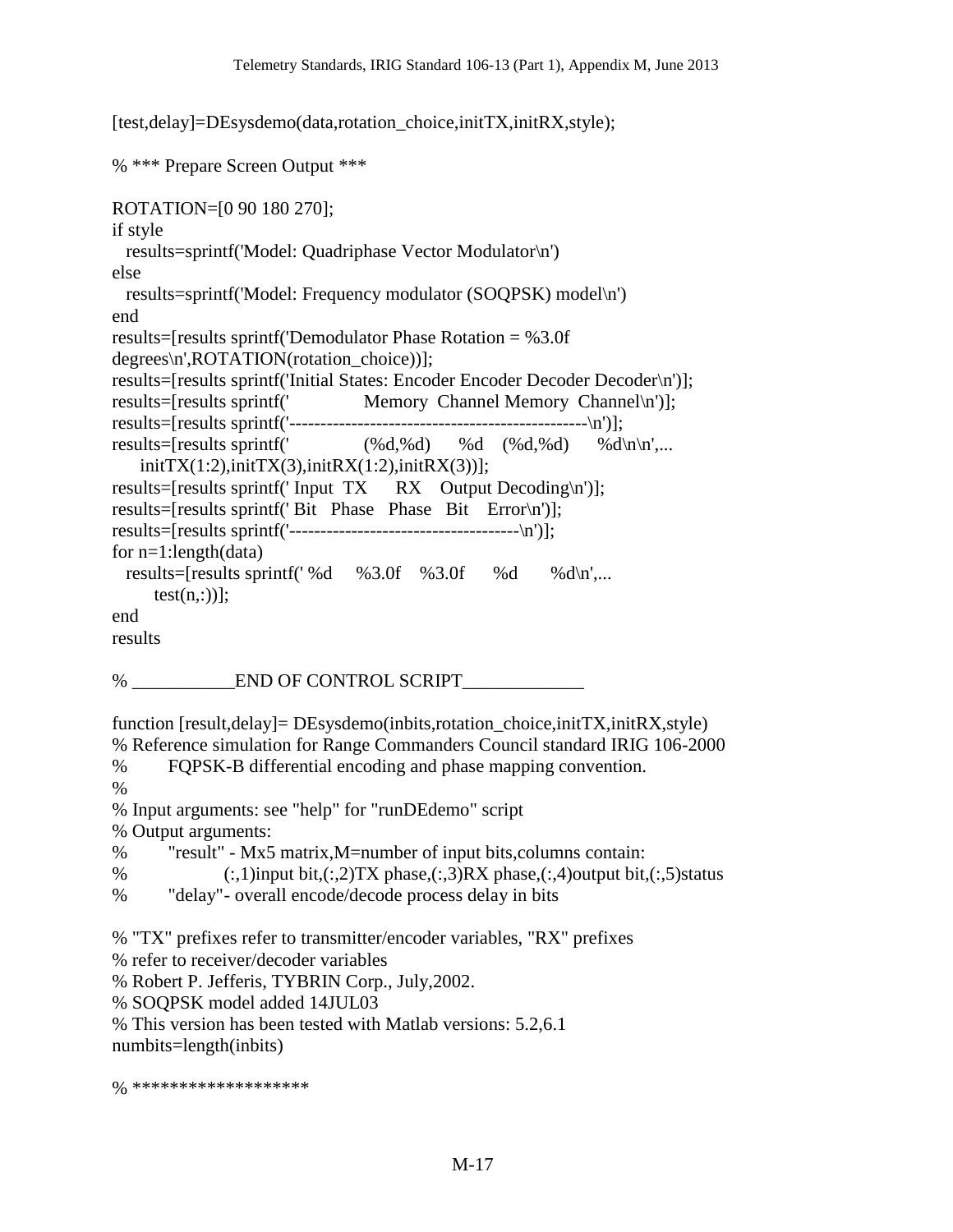```
% * Transmitter *
% *******************
% *** differential encoder (also SOQPSK pre-coder)****
% encoder memory initial values:
% [(last I ch. code symbol) (last Q ch. code symbol)]
TXlastSYM=initTX(1:2);
% point encoder to either I or Q starting channel(0=I)TXpoint=initTX(3);for n=1: numbits
  switch TXpoint
  case 0
    %TXlastSYM
    % compute "current" I channel code symbol
    TXnewISYM=xor(inbits(n),~TXlastSYM(2));
   TXcodeSYM(n,:)=[TXnewISYM TXlastSYM(2)]; % new phase coordinates(I,Q)
    TXlastSYM(1)=TXnewISYM; % update encoder memory state
   TXpoint = -TXpoint; % point to Q channel eq. for next bit
  case 1
    % compute "current" Q channel code symbol
    TXnewQSYM=xor(inbits(n),TXlastSYM(1));
    TXcodeSYM(n,:)=[TXlastSYM(1) TXnewQSYM]; % new phase coordinates(I,Q)
    TXlastSYM(2)=TXnewQSYM;% update encoder memory state
   TXpoint = -TXpoint; % point to I channel eq. for next bit
  otherwise
    disp('Invalid Specification of Encoder starting channel');
  end
end
% *** modulate ***switch style
case 1 % ** Quadriphase vector modulator **
  % RCC IRIG 106 FQPSK-B phase mapping convention: (I,Q)
  for n=1:numbits
    index=floor(2*TXcodeSYM(n,1)+TXcodeSYM(n,2));
    switch index
    case 3 % [1 1]
     TXphase(n)=45; % TX phase angle, degrees
    case 1 % [0 1]
     TXphase(n)=135; case 0 % [0 0]
     TXphase(n)=225; case 2 % [1 0]
```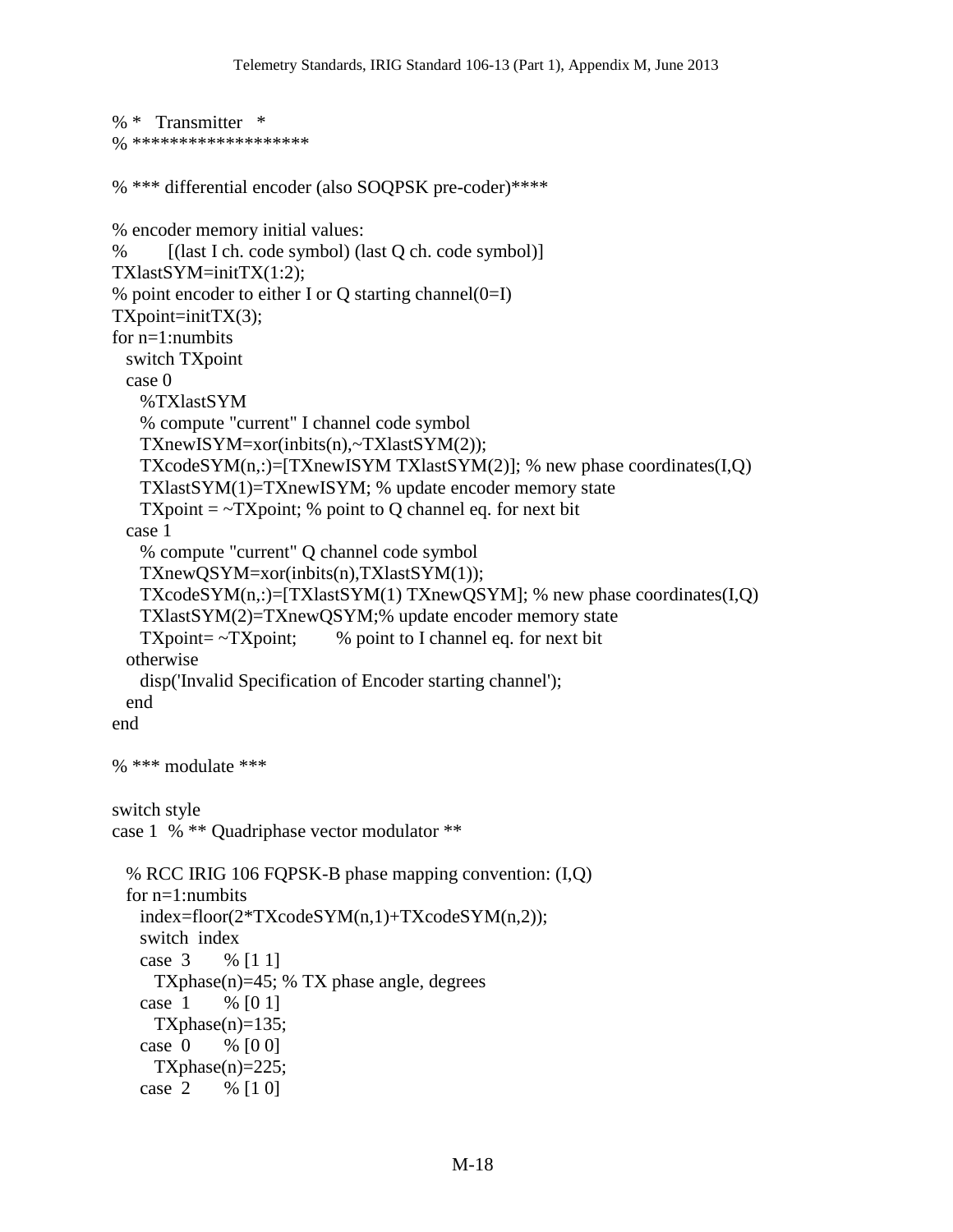```
TXphase(n)=315; otherwise, disp('map error')
    end
  end
case 0 % ** Frequency modulator w/pre-coder **
  % * pre-coder *
  % map code symbol sequence to frequency impulse series, alpha(n)
  alpha=zeros(1,numbits);
 TXpoint = initTX(3); % in this mode, points to start index
  for n=3:numbits
   if TXpoint % Q(k+1) map
     if TXcodeSYM(n,2)=TXcodeSYM(n-2,2) elseif xor(TXcodeSYM(n,2),TXcodeSYM(n-1,1))
      alpha(n)=1;
      else
       alpha(n)=1;
      end
   else % I(k) map
     if TXcodeSYM(n,1)=TXcodeSYM(n-2,1) elseif xor(TXcodeSYM(n,1),TXcodeSYM(n-1,2))
       alpha(n)=1; else
      alpha(n)=-1; end
    end
    TXpoint=~TXpoint; % switch to complement function for next bit
  end
  % convert alpha to phase trajectory
 lastTXphase=45; % initial phase of S(t) for n=1:numbits
    TXphase(n)=mod(lastTXphase+alpha(n)*90,360);
    lastTXphase=TXphase(n);
  end
otherwise
end
% ************
% * Receiver *
% ************
% *** Demodulator Phase Rotation ***
ROTATE=[0 \pi/2 \pi 3* \pi/2];
rotate=ROTATE(rotation_choice);
for n=1: numbits
```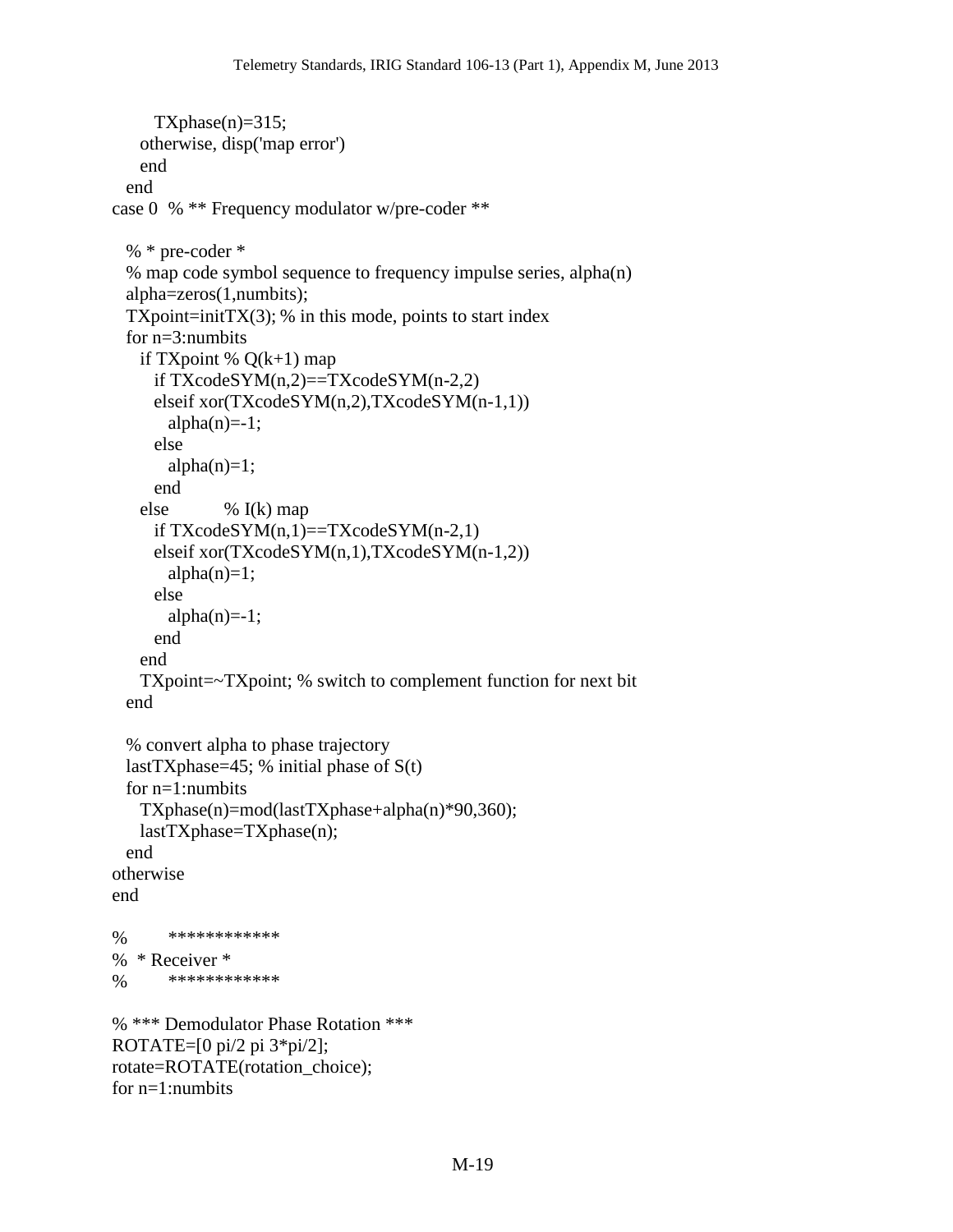```
 switch rotate
  case 0
    RXphase(n)=TXphase(n);
  case pi/2
   RXphase(n)=mod(TXphase(n)+90,360); case pi
   RXphase(n)=mod(TXphase(n)+180,360); case 3*pi/2
    RXphase(n)=mod(TXphase(n)+270,360);
  otherwise
  end
end
% *** detector ***
for n=1:numbits
  switch RXphase(n)
  case 45
   RXcodeSYM(n,:)=[1\ 1]; case 135
   RXcodeSYM(n,:)=[0 1]; case 225
   RXcodeSYM(n,:)=[0 0]; case 315
   RXcodeSYM(n,:)=[1 0]; otherwise
  end
end
```

```
% *** decode and reconstruct data bit sequence ***
```

```
% decoder memory initial values:
```

```
% [(last decoded I channel bit) (last decoded Q channel bit)]
RXlastSYM=initRX(1:2);
% point decoder channel to either I or Q starting channel (0=I)
RXpoint=initRX(3);
for n=1:numbits
  switch RXpoint
  case 0
    % compute "current" decoded I channel bit
    RXbits(n)=xor(RXcodeSYM(n,1),~RXlastSYM(2));
    RXlastSYM=RXcodeSYM(n,:); % update decoder state
   RXpoint = \neg RX point; % point to Q channel eq. for next bit
  case 1
    % compute "current" decoded Q channel bit
    RXbits(n)=xor(RXcodeSYM(n,2),RXlastSYM(1));
    RXlastSYM=RXcodeSYM(n,:); % update decoder state
```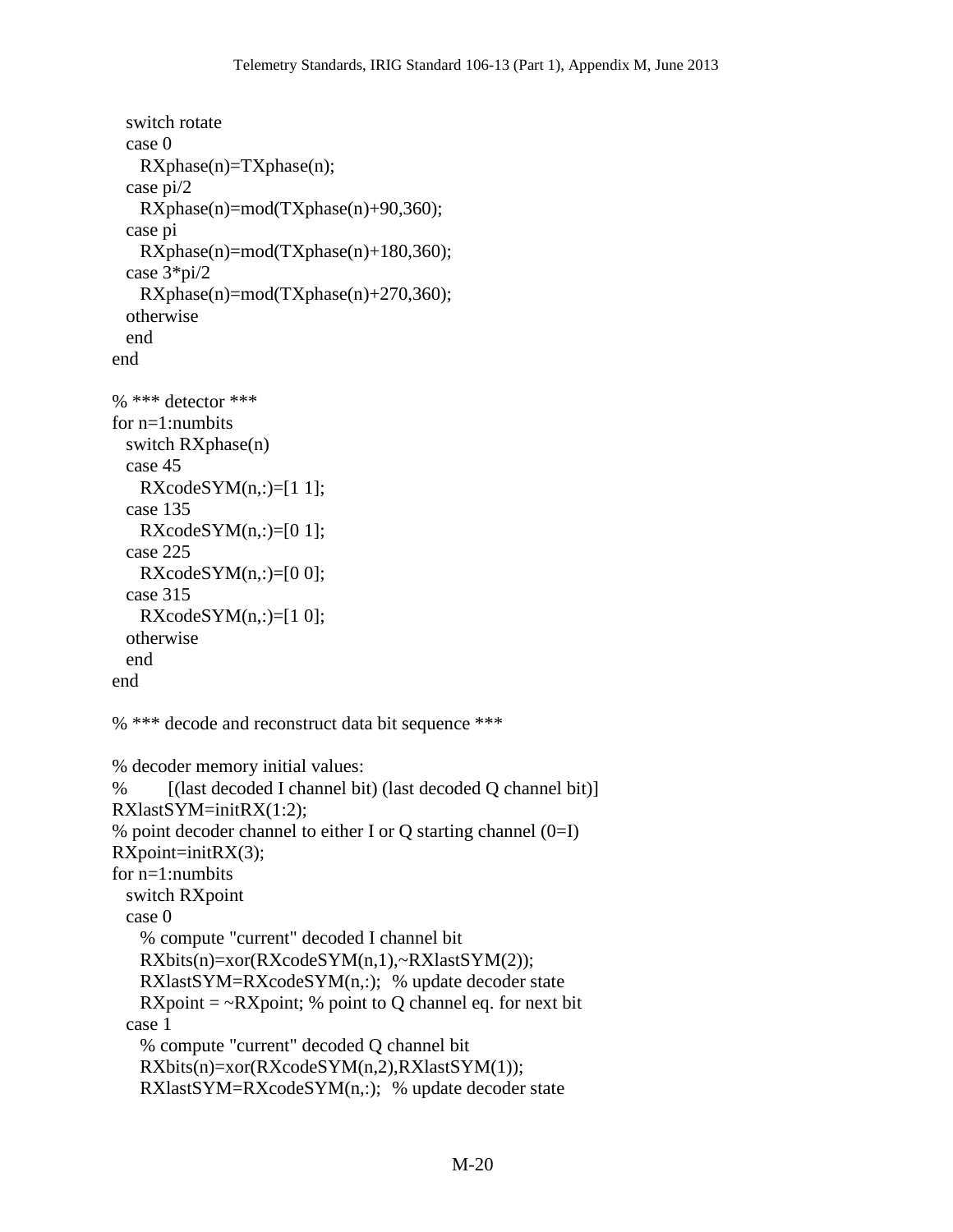RXpoint= $\sim$ RXpoint; % point to I channel eq. for next bit otherwise end end % \_\_\_\_\_\_\_\_\_\_\_\_\_\_ END OF TX and RX Processing \_\_\_\_\_\_\_\_\_\_\_\_\_\_\_\_\_\_\_\_\_\_\_\_\_\_\_\_\_\_\_\_\_\_\_ % \*\*\*\*\*\*\*\*\*\*\*\*\*\*\*\*\*\*\* % \* Assemble Output \* % \*\*\*\*\*\*\*\*\*\*\*\*\*\*\*\*\*\*\* % identify delay incurred in overall process offset=xcorr(inbits,RXbits); offset(1:numbits-1)=[]; [offset,delay]=max(offset(1:min(length(offset),10))); delay=delay-1; % adjust RX output bit vector to compensate for delay, % inserting values of 9 at beginning of vector to represent % artifact bits associated with asymmetric rotation cases checkbits=inbits; if delay newfront=ones(1,delay)\*9; checkbits=[newfront inbits]; checkbits(end-delay+1:end)=[]; RXbits(1:delay)=9; end % identify decoding errors in reconstructed bit stream xmsn\_error=checkbits~=RXbits; xmsn\_error(1:delay)=9; % assemble output matrix  $result(:,1)=inbits';$ result(:,2)=TXphase'; result(:,3)=RXphase'; result(:,4)=RXbits'; result $(:,5)$ =xmsn\_error';

```
% _____END OF FUNCTION DEsysdemo__________
```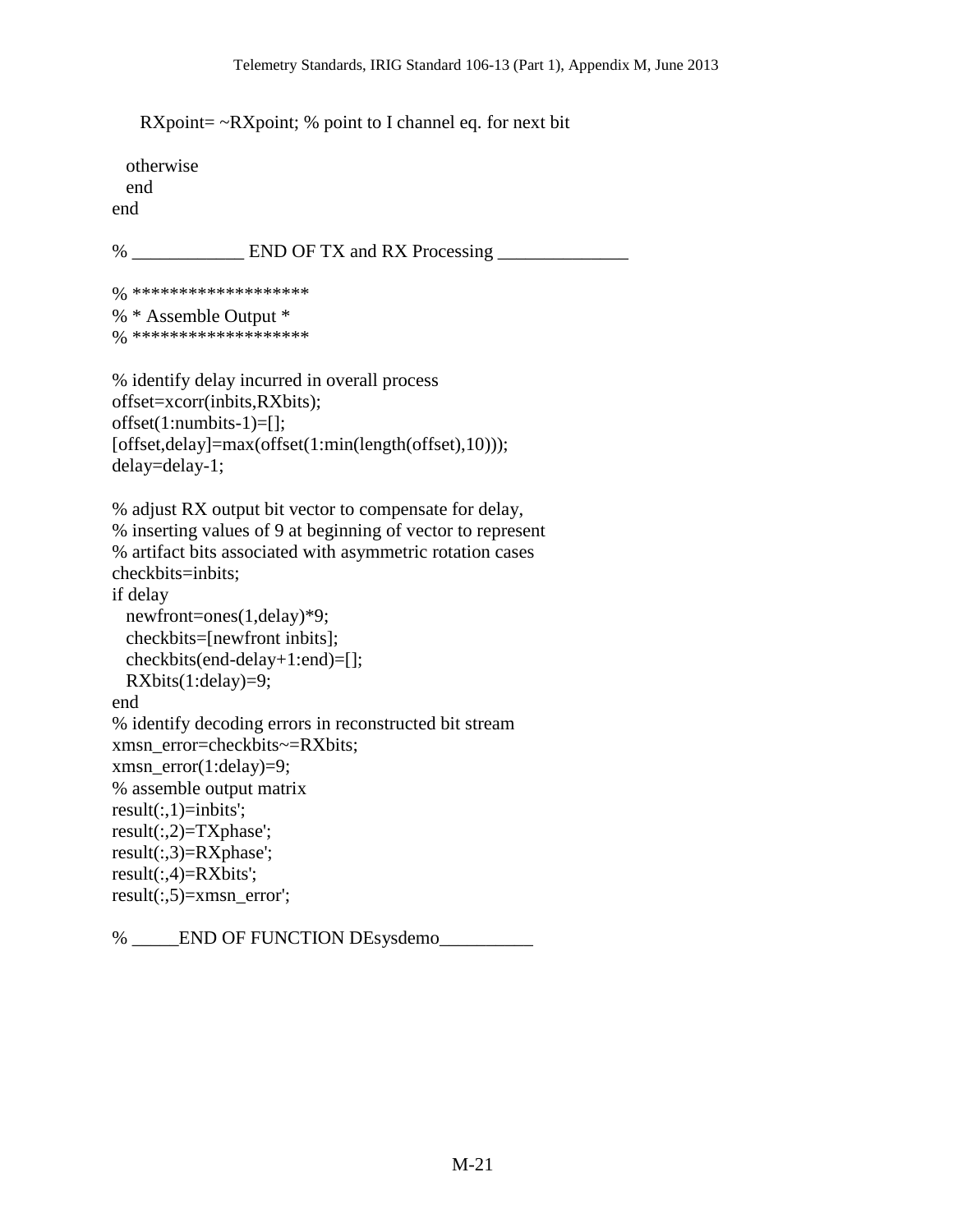## Annex M-2. **References**

- <span id="page-25-0"></span>John G. Proakis and Masoud Salehi. Digital Communications. 5th Edition. Boston: McGraw-Hill, 2008.
- Kamilo Feher. *Digital Communications: Satellite/Earth Station Engineering*. Englewood Cliffs: Prentice-Hall, 1983, pp. 168-170.
- <span id="page-25-1"></span>M. K. Simon. "Multiple-Bit Differential Detection of Offset Quadriphase Modulations." IPN Progress Report 42-151. 15 November, 2002. Jet Propulsion Laboratory, Pasadena, CA. Available at [http://ipnpr.jpl.nasa.gov/progress\\_report/42-151/151A.pdf.](http://ipnpr.jpl.nasa.gov/progress_report/42-151/151A.pdf)
- Mark Geoghegan. "Implementation and Performance Results for Trellis Detection of SOQPSK." Paper presented at the 37th Annual International Telemetering Conference, Las Vegas, NV, October 2001.
- R. Clewer. "Report on the Status of Development of the High Speed Digital Satellite modem", RML-009-79-24, Spar Aerospace Limited, St. Anne de Bellevue, P.Q., Canada, November 1979. Quoted in Kamilo Feher. *Digital Communications: Satellite/Earth Station Engineering*. Englewood Cliffs: Prentice-Hall, 1983.
- T. J. Hill. "An Enhanced, Constant Envelope, Interoperable Shaped Offset QPSK (SOQPSK) Waveform for Improved Spectral Efficiency." Paper presented during 36th Annual International Telemetering Conference, San Diego, CA. October 23-26, 2000.
- W. J. Weber III. "Differential Encoding for Multiple Amplitude and Phase Shift Keying Systems." In IEEE Transactions on Communications, Vol. COM-26, No. 3, March 1978.